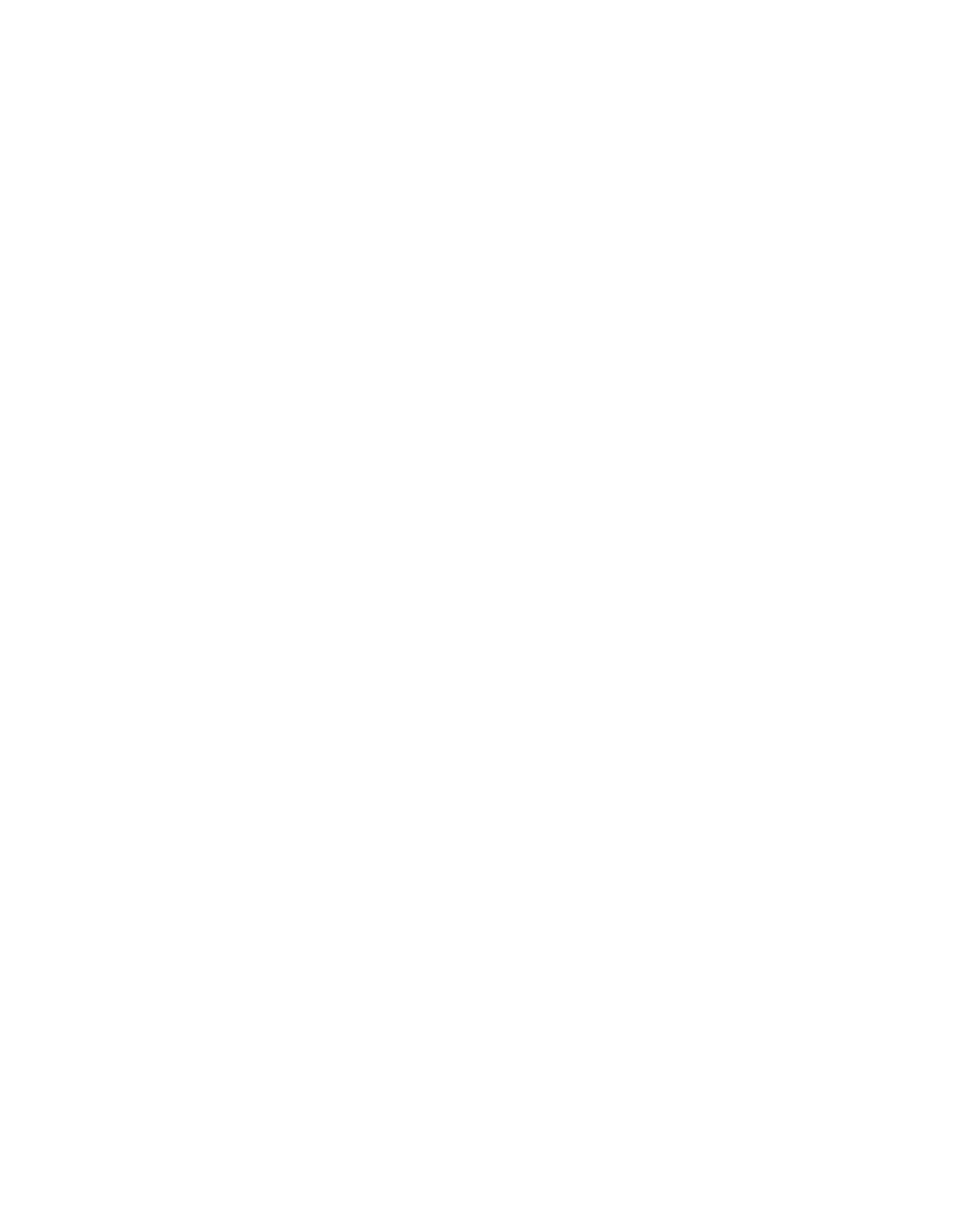# **Rx Price Watch Report July 2011**

# **Trends in Retail Prices of Generic Prescription Drugs Widely Used by Medicare Beneficiaries 2005 to 2009**

By

Stephen W. Schondelmeyer *PRIME* Institute, University of Minnesota

> Leigh Purvis AARP Public Policy Institute

AARP's Public Policy Institute informs and stimulates public debate on the issues we face as we age. Through research, analysis and dialogue with the nation's leading experts, PPI promotes development of sound, creative policies to address our common need for economic security, health care, and quality of life.

The views expressed herein are for information, debate, and discussion, and do not necessarily represent official policies of AARP.

#2011-12 July 2011 © 2011, AARP. Reprinting with permission only.

AARP Public Policy Institute 601 E Street, NW, Washington, DC 20049 http://www.aarp.org/ppi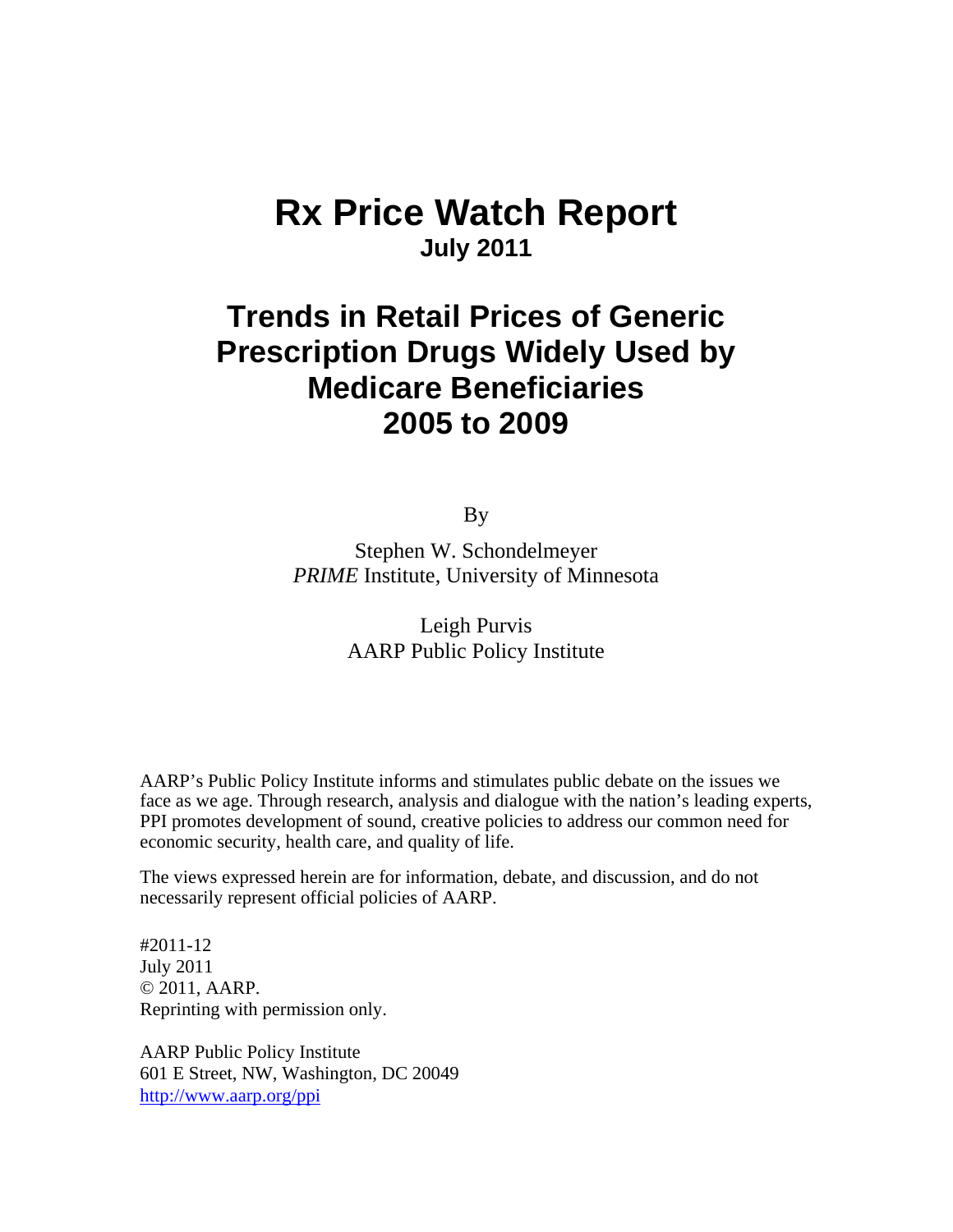This Rx Price Watch report is a new iteration of our Rx Watchdog report series that has been tracking *manufacturer* price changes for widely used prescription drugs since 2004. The new name for this report series, Rx Price Watch, marks our switch to *retail* prices or the amount that is actually charged to consumers (and/or insurers)—as our primary data source. Thus, while our market basket of prescription drugs widely used by Medicare Part D enrollees remains unchanged, our findings for this and future reports will be based on changes in the prices charged to consumers ages 50 and older enrolled in employer-sponsored health plans, as reported by the Thomson Reuters MarketScan® Research Databases. The addition of retail prices to our analyses will allow the AARP Public Policy Institute to assess what prices consumers are paying and whether the rebates and discounts often given to payers are being passed along to their clients.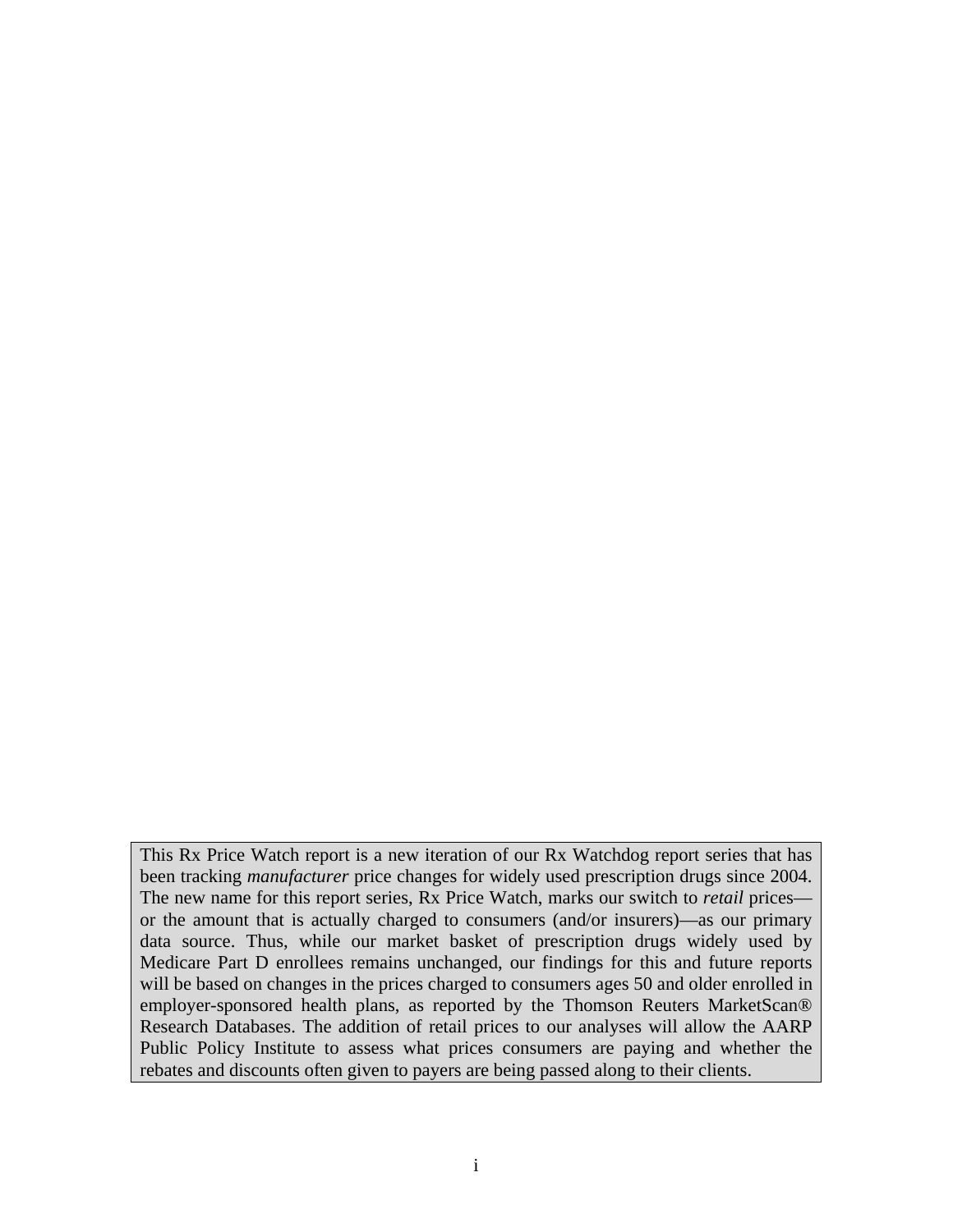# **TABLE OF CONTENTS**

| I. ANNUAL TRENDS IN RETAIL PRICE CHANGES FOR MOST WIDELY USED GENERIC   |  |
|-------------------------------------------------------------------------|--|
| II. FIVE-YEAR CUMULATIVE IMPACT OF RETAIL PRICE CHANGES FOR WIDELY USED |  |
| III. RETAIL PRICE CHANGES FOR MOST WIDELY USED GENERIC PRESCRIPTION     |  |
| IV. RETAIL PRICE CHANGES FOR MOST WIDELY USED GENERIC PRESCRIPTION      |  |
| DRUGS BY MANUFACTURER AND BY THERAPEUTIC CATEGORY 11                    |  |
|                                                                         |  |
| <b>APPENDIX A: DETAILED METHODOLOGY AND DESCRIPTION OF</b>              |  |
|                                                                         |  |
|                                                                         |  |

# **LIST OF FIGURES**

| FIGURE 1: AVERAGE ANNUAL PERCENT CHANGE IN RETAIL PRICES FOR WIDELY USED                                                                          |  |
|---------------------------------------------------------------------------------------------------------------------------------------------------|--|
| FIGURE 2: ROLLING AVERAGE AND POINT-TO-POINT CHANGES IN RETAIL PRICES FOR<br>WIDELY USED GENERIC PRESCRIPTION DRUGS WERE WELL BELOW INFLATION     |  |
| FIGURE 3: THE AVERAGE ANNUAL RETAIL COST OF THERAPY FOR MOST WIDELY USED                                                                          |  |
| FIGURE 4: ALMOST ONE-THIRD OF THE MOST WIDELY USED GENERIC PRESCRIPTION<br>DRUGS HAD RETAIL PRICE DECREASES OF GREATER THAN 10 PERCENT IN 2009  7 |  |
| FIGURE 5: TEN WIDELY USED GENERIC DRUGS HAD RETAIL PRICE DECREASES OF 25                                                                          |  |
| FIGURE 6: FOUR WIDELY USED GENERIC DRUGS HAD RETAIL PRICE INCREASES IN                                                                            |  |
| FIGURE 7: RETAIL PRICES FOR WIDELY USED GENERIC DRUG PRODUCTS DECREASED                                                                           |  |
| FIGURE 8: FIVE THERAPEUTIC CATEGORIES HAD RETAIL PRICE INCREASES THAT                                                                             |  |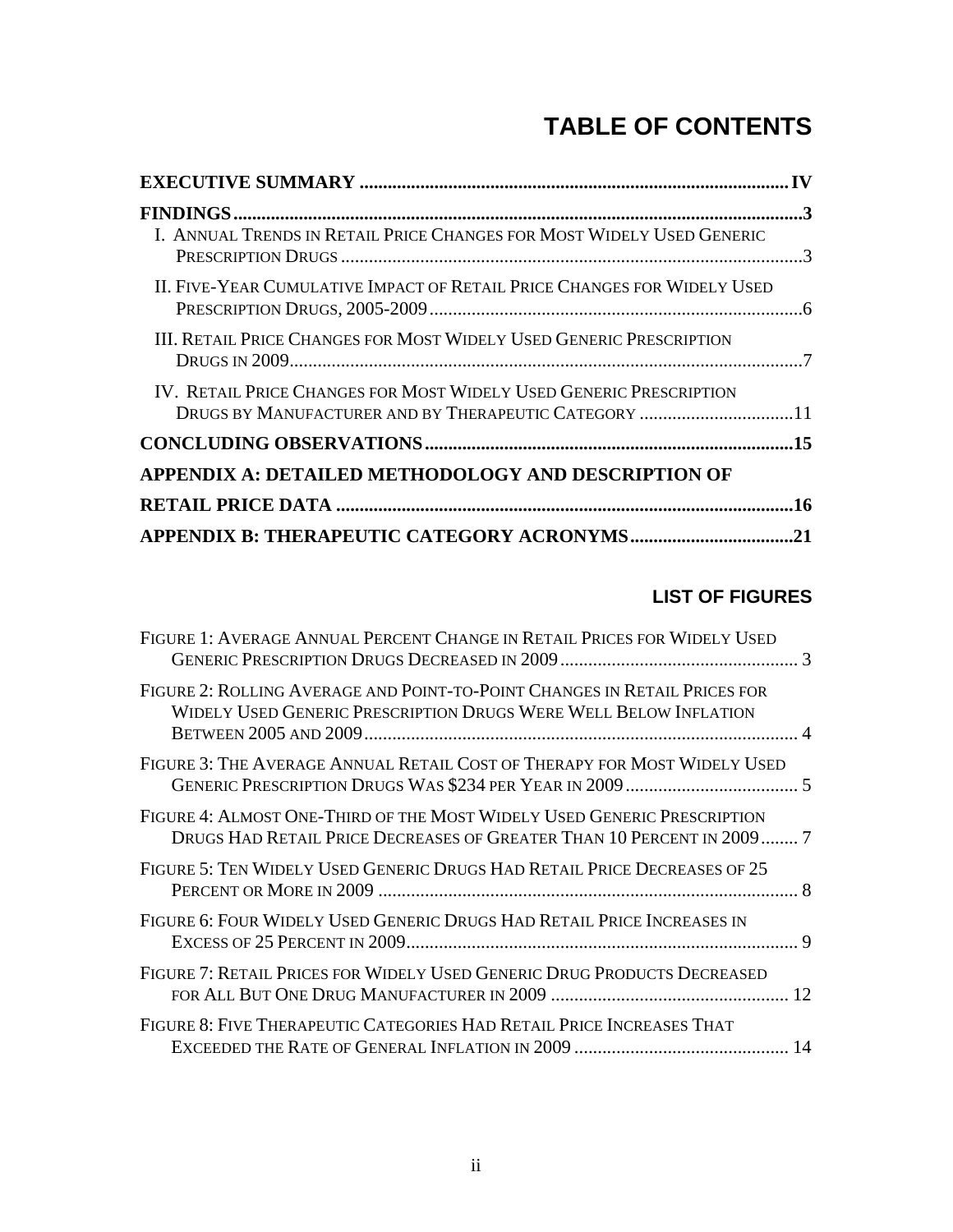## **LIST OF TABLES**

| TABLE 1: ALL OF THE TOP 25 GENERIC PRESCRIPTION DRUG PRODUCTS HAD RETAIL PRICE |  |
|--------------------------------------------------------------------------------|--|
|                                                                                |  |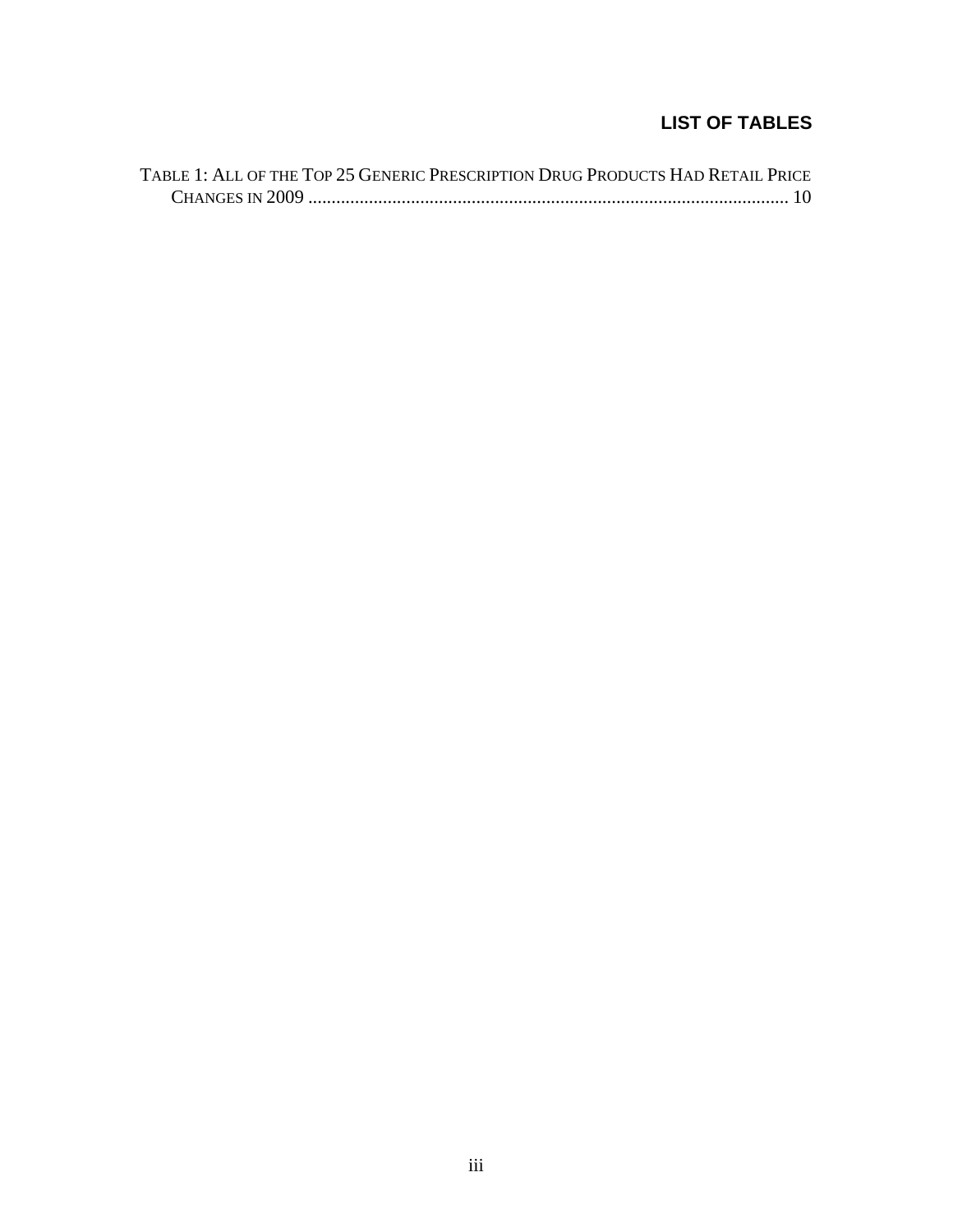## **EXECUTIVE SUMMARY**

AARP's Public Policy Institute finds that retail prices for generic prescription drugs widely used by Medicare beneficiaries fell between 2005 and 2009; this is consistent with the pattern that we have seen since initiating our ongoing series of studies on prescription drug prices in 2004. In 2009, the retail prices for 185 generic prescription drugs widely used by Medicare beneficiaries fell by an average of 7.8 percent. The general inflation rate, according to the Consumer Price Index for all items, fell by 0.3 percent over the same period.

This Rx Price Watch report is a new iteration of our Rx Watchdog report series that has been tracking *manufacturer* price changes for widely used prescription drugs since 2004. The new name for this report series, Rx Price Watch, marks our switch to *retail* prices or the amount that is actually charged to consumers (and/or insurers)—as our primary data source. Thus, while our market basket of prescription drugs widely used by Medicare Part D enrollees remains unchanged, our findings for this and future reports will be based on changes in the prices charged to consumers ages 50 and older enrolled in employer-sponsored health plans, as reported by the Thomson Reuters MarketScan® Research Databases. The addition of retail prices to our analyses will allow the AARP Public Policy Institute to assess what prices consumers are paying and whether the rebates and discounts often given to payers are being passed along to their clients.

This report presents annual and five-year cumulative price changes through the end of 2009, using both rolling average and point-to-point estimates (see Appendix A). The first set of findings shows *annual* rates of change in retail prices for widely used generic drugs from 2005 through 2009, using both rolling average and point-to-point measures. The rolling average measure also is used to examine the distribution of price changes as well as differences in average percentage retail price changes for individual manufacturers and by therapeutic categories. The second set of findings summarizes the *cumulative* impact of retail drug price increases that have taken place during the five-year period from 2005 through 2009.

#### **Findings**

- In 2009, the retail prices for 185 generic prescription drugs widely used by Medicare beneficiaries fell by an average of 7.8 percent. The general inflation rate fell by 0.3 percent over the same period.
- On average, retail prices for 164 generic drugs that have been on the market since the beginning of the study (December 2004) decreased by 35.0 percent by December 2009, compared to the general inflation rate, which increased by 13.3 percent during the same period.
- The average annual cost for one generic medication was about \$234 in 2009. For a consumer who takes three generic prescriptions on a chronic basis, the average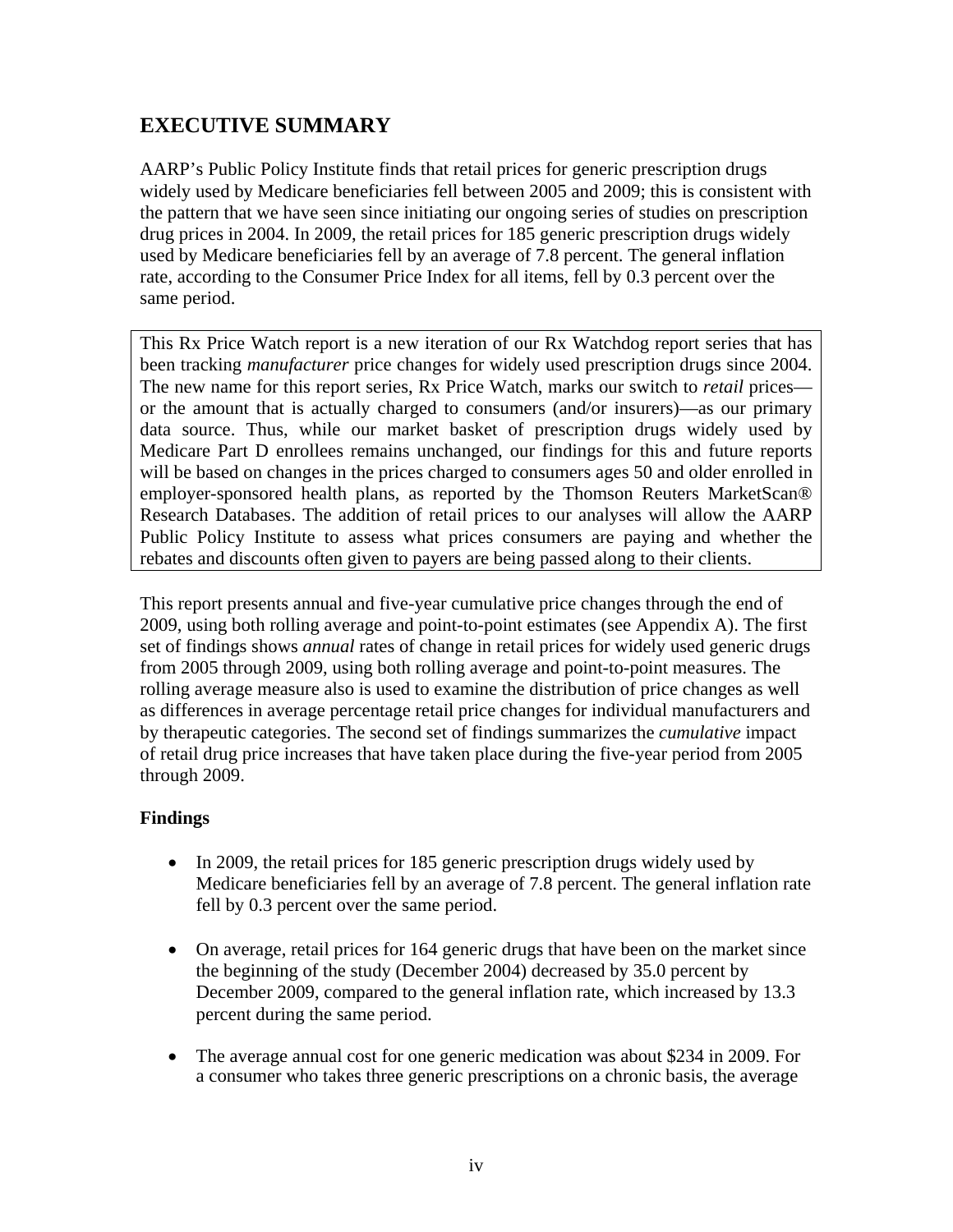annual cost of therapy for the generic drug products used to treat chronic conditions fell by \$612 between 2005 and 2009.

- All of the 185 generic prescription drug products in the study's market basket had retail price changes during 2009; 159 drug products (86 percent) experienced a price *decrease*, and the remaining 26 (14 percent) experienced a price *increase*.
- Eighteen of the 19 drug manufacturers with at least two drug products in the study's market basket had an average decrease in retail price in 2009. Three manufacturers had an average annual retail price decrease of 20.0 percent or more in 2009.
- Thirty of the 35 therapeutic categories of generic drug products had an average annual retail price decrease in 2009, ranging from 0.1 percent to 32.4 percent. Five therapeutic categories had an average annual retail price increase, ranging from 1.5 percent to 21.0 percent.

#### **Concluding Observations**

The findings of this report show that the retail prices of most of the generic drug products in the market basket are decreasing. Many of these decreases are substantial.

These findings also highlight the different pricing dynamics in the generic drug market: while the retail prices for 185 generic prescription drugs widely used by Medicare beneficiaries fell by an average of 7.8 percent in 2009, a previous Rx Price Watch report found that the retail prices for 217 brand name prescription drugs widely used by Medicare beneficiaries increased by an average of 8.3 percent over the same time period.

More than \$100 billion in annual brand-name drug sales are expected to face new generic competition over the next few years, which equates to about one-third of the annual spending on all prescription drugs in the United States. In 2011 alone, drugs that have generated more than \$17 billion in total sales will likely lose market exclusivity. Given that generic drug prices are, on average, 85 percent lower than the price of the brand name counterpart before it went off patent, these expirations will result in substantial savings.

Low-cost generic drugs are a means of helping consumers and third-party payers reduce their prescription drug costs, particularly when prices remain stable or decrease. The availability of these therapeutically equivalent substitutes is especially important in view of rapid health care cost increases of recent years, a substantial share of which is attributed to prescription drugs.

### **Methodology**

The list of prescription drugs that are widely used by Medicare beneficiaries is based on the 300 most widely dispensed drug products (including both generic and brand name drugs), the 300 drug products with the highest sales levels, and the 300 drug products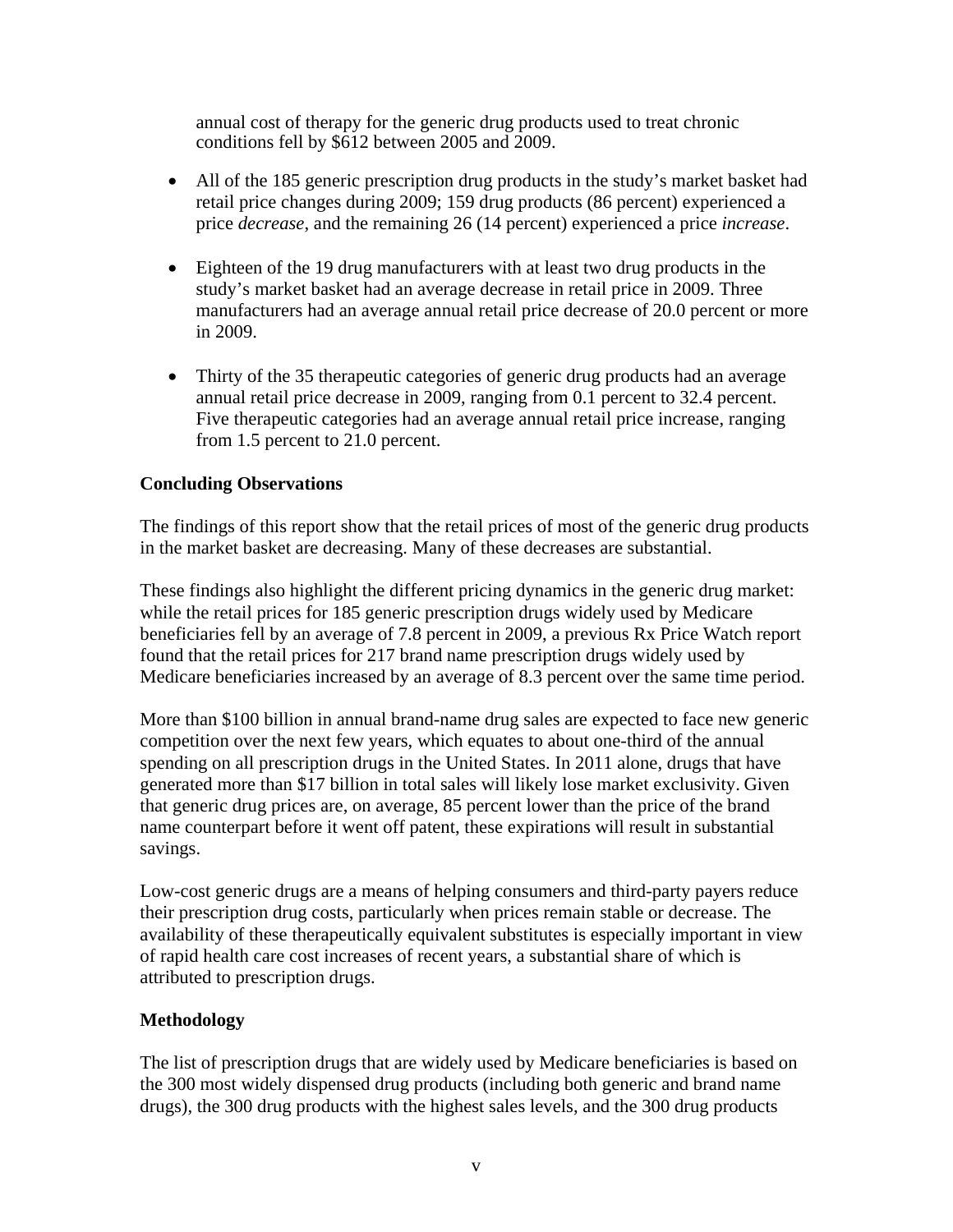with the highest number of days of therapy provided among the prescriptions adjudicated by a Medicare Part D plan provider. UnitedHealthcare-PacifiCare provided Medicare Part D coverage in 2006, and is also the organization that insures the AARP Medicare Rx plans. This Medicare Part D plan provider supplied data for all prescriptions provided to Medicare Part D enrollees in 2006. Each drug product represents a unique combination of active chemical ingredient, strength, dosage form, package size, and manufacturer (for example, Nexium (esomeprazole magnesium) 40 mg, capsule, bottle of 30, AstraZeneca).

The three market baskets that are used in this report series (brand name, generic, and specialty drugs) account for 81.6 percent of all prescription drug expenditures, 79.2 percent of all prescriptions dispensed, and 91.2 percent of all days of therapy provided in 2006 by a Medicare Part D plan provider.

Although the market basket studied was identified using data from a Medicare Part D plan provider, changes in prices were measured using retail third party prices as published by the Thomson Reuters MarketScan® Research Databases. The average annual change in retail prices was calculated for each individual drug product as a 12 month rolling average. Aggregate estimates of retail price or change in retail prices were calculated by weighting each drug product's value by its share among the Medicare Part D plan provider's 2006 annual sales and utilization data. The number of drugs included in the analysis for a given year varies because not all drugs in the sample were on the market prior to 2006.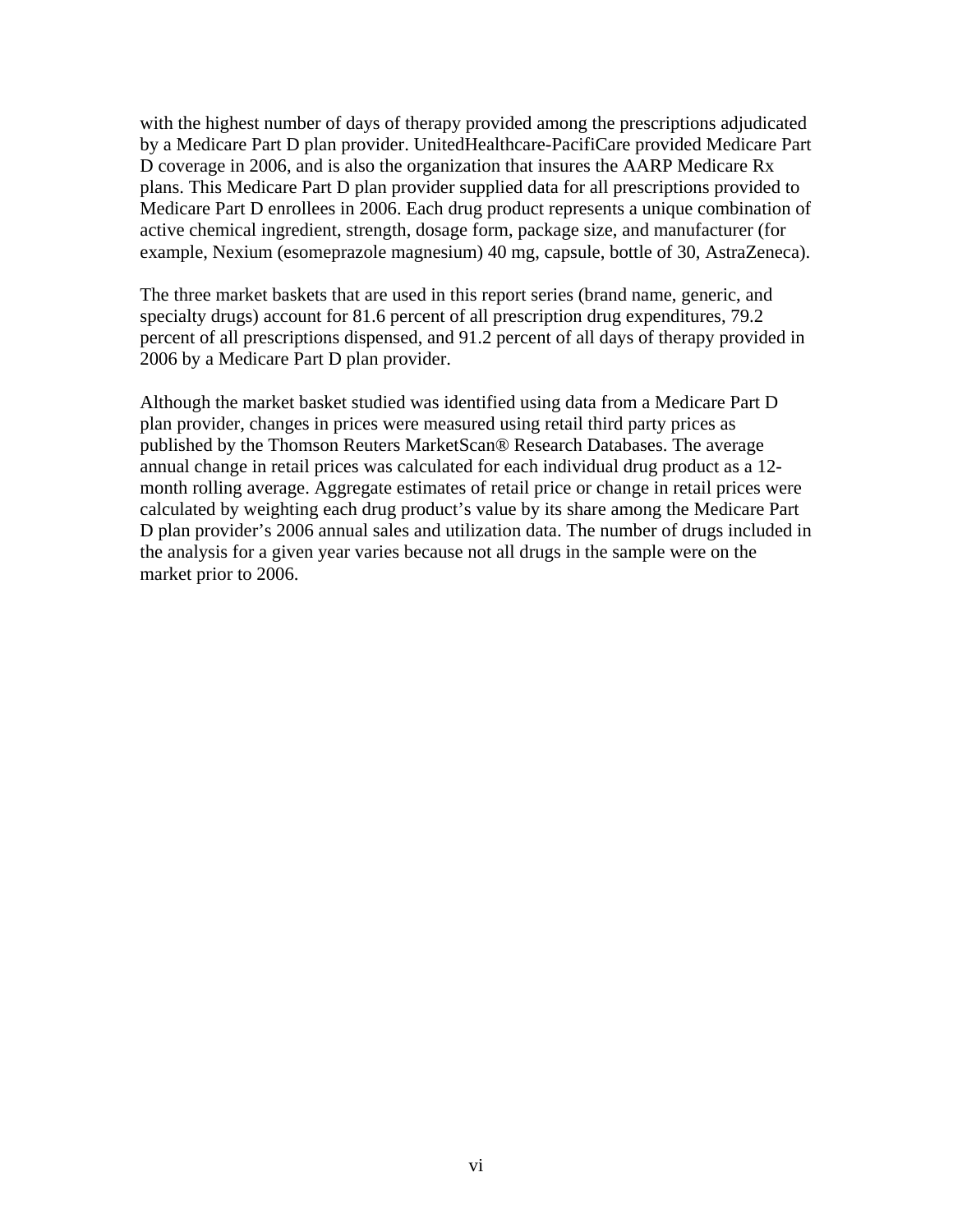### **RX PRICE WATCH REPORT: TRENDS IN RETAIL PRICES OF GENERIC PRESCRIPTION DRUGS USED BY MEDICARE BENEFICIARIES 2005 TO 2009**

AARP's Public Policy Institute finds that retail prices for generic prescription drugs widely used by Medicare beneficiaries fell between 2005 and 2009; this is consistent with the pattern that we have seen since initiating our ongoing series of studies on prescription drug prices in 2004.<sup>1</sup> In 2009, the retail prices for 185 generic prescription drugs widely used by Medicare beneficiaries fell by an average of  $7.8$  percent.<sup>2</sup> The general inflation rate, according to the Consumer Price Index for all items, $3$  fell by 0.3 percent over the same period.

This Rx Price Watch report is a new iteration of our Rx Watchdog report series that has been tracking *manufacturer* price changes for widely used prescription drugs since 2004. The new name for this report series, Rx Price Watch, marks our switch to *retail* prices or the amount that is actually charged to consumers (and/or insurers)—as our primary data source. Thus, while our market basket of prescription drugs widely used by Medicare Part D enrollees remains unchanged, our findings for this and future reports will be based on changes in the prices charged to consumers aged 50 and older enrolled in employer-sponsored health plans, as reported by the Thomson Reuters MarketScan® Research Databases.<sup>4</sup> This change will allow the AARP Public Policy Institute to assess what prices consumers (and/or insurers) are paying and whether the rebates and discounts sometimes given to third party drug plans are being passed along to their clients.

Generic drugs have long been a means of helping consumers and third-party payers reduce prescription drug costs.<sup>5</sup> Generic drugs account for more than two-thirds of all

<sup>&</sup>lt;sup>1</sup> Previous reports from this series can be found on the AARP Web site at

http://www.aarp.org/rxpricewatch.

 $2 \text{ n}$  contrast, a previous Rx Price Watch report found that the retail prices for 217 brand name prescription drugs widely used by Medicare beneficiaries increased by an average of 8.3 percent in 2009. S.W. Schondelmeyer and L. Purvis, "Trends in Retail Prices of Brand Name Prescription Drugs Widely Used by Medicare Beneficiaries 2005 to 2009," AARP Public Policy Institute, Report # 2010-06, August 2010. <sup>3</sup> The general inflation rate, for purposes of this report, is measured by the Consumer Price Index-All Urban Consumers for All Items (seasonally adjusted) and published by Bureau of Labor Statistics series CUSR0000SA0 (CPI-U).

<sup>&</sup>lt;sup>4</sup> See Appendix A for a more detailed description of the retail data. The Thomson Reuters MarketScan® Research Databases, a family of databases, contains individual-level health care claims, lab test results, and hospital discharge information from large employers, managed care organizations, hospitals, Medicare, and Medicaid programs. The Healthcare & Science business of Thomson Reuters constructs the MarketScan® Research Databases by collecting data from employers, health plans, and state Medicaid agencies and placing them into databases (D. M. Adamson, S. Chang, and L. G. Hansen, "White Paper: Health Research Data for the Real World: The MarketScan Databases," Thomson Healthcare, January 2008).

 $<sup>5</sup>$  A generic drug is defined by the U.S. Food and Drug Administration (FDA) as a "chemical clone" that</sup> has the same active ingredients as its FDA-approved brand name counterpart and that can be expected to have the same therapeutic effect as its brand name counterpart (FDA, Center for Drug Evaluation and Research, *From Test Tube to Patient: Improving Health through Human Drugs*, September 1999). For the purposes of this analysis, a generic drug is any FDA-approved product that is therapeutically equivalent to a product marketed by the original new drug application (NDA) holder. For the most part, this includes products with an abbreviated NDA (ANDA). It also includes some products that have an NDA that was not the original NDA for the chemical entity, as well as "branded generics" (i.e., generic drug products that are marketed using a brand name (e.g., Levoxyl 100 mcg tablets).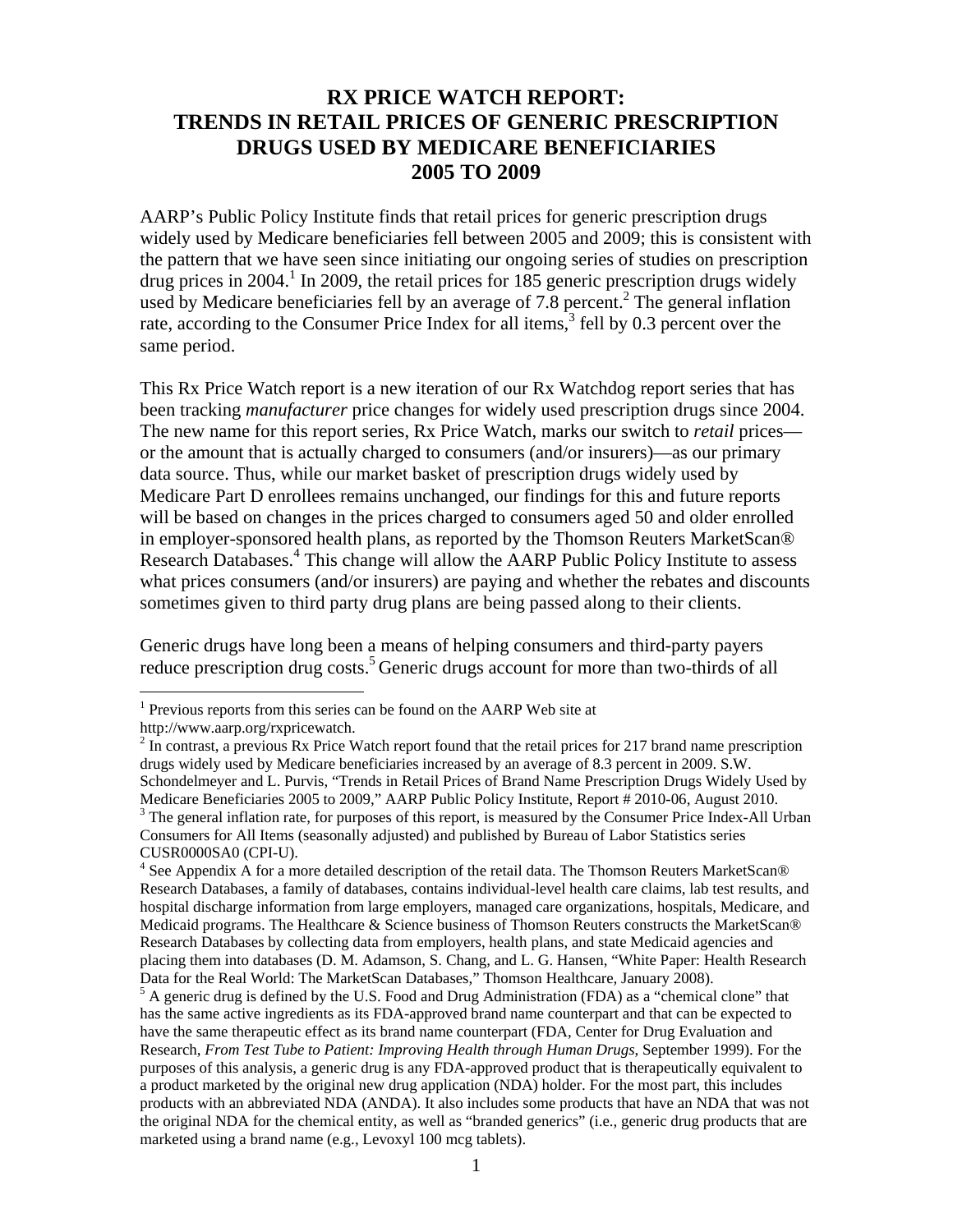retail prescriptions in the United States, but, because they are priced substantially below their therapeutically equivalent brand name counterparts, they account for a much smaller dollar share (about 16 percent) of U.S. retail prescription drug purchases.<sup>6</sup> The availability of lower-cost generic drugs is particularly important in view of rapid health care cost increases of recent years, a substantial share of which is attributed to prescription drugs.

This study reports on the extent to which retail prices for specific *generic* drugs changed between 2005 and 2009. Previous reports by the AARP Public Policy Institute have documented retail price changes of specific *brand name* drugs that are widely used by Medicare beneficiaries; a forthcoming report will focus on retail price changes of specific *specialty* drugs. Generic drugs are analyzed and reported separately from brand name and specialty drugs because the dynamics of retail pricing in the generic drug market differ substantially from those in the brand name and specialty markets. In particular, when there are two or more generic versions of the same drug product on the market, companies compete primarily on price, $7$  because generic firms are selling homogeneous goods, pharmacies and wholesalers can use their leverage as purchasers to encourage price (or price spread) competition between firms.<sup>8</sup> By contrast, in the market for single source brand name and specialty drugs without therapeutically equivalent generic substitutes, manufacturers have monopolies for their products and compete very little, if at all, on price.

This report presents annual and five-year cumulative price changes through the end of 2009, using both rolling average and point-to-point estimates (see Appendix A). The first set of findings shows *annual* rates of change in retail prices for widely used generic drugs from 2005 through 2009. The rolling average measure also is used to examine the distribution of price changes as well as differences in average percentage retail price changes for individual manufacturers and by therapeutic categories. The second set of findings summarizes the *cumulative* impact of retail drug price increases that have taken place during the five-year period from 2005 through 2009.

<sup>6</sup> Generic Pharmaceutical Industry Association, *Facts-at-a-Glance.* Available at*:* 

http://www.gphaonline.org/about-gpha/about-generics/facts (accessed May 24, 2011).

U.S. Food and Drug Administration, *Generic Competition and Drug Prices*. Available at:

http://www.fda.gov/AboutFDA/CentersOffices/CDER/ucm129385.htm (accessed May 24, 2011).

<sup>&</sup>lt;sup>8</sup> When a pharmacy (or wholesaler) chooses the version of generic drug product to stock, it may take into account factors in addition to the price and price "spread" of a drug (the difference between the price the pharmacy pays for the product and the price at which it sells the product) including, but not limited to, the reputation of the generic firm, breadth of product line, levels of service, in-stock rates, stability of supply over time, and availability through a wholesaler versus direct from the generic firm.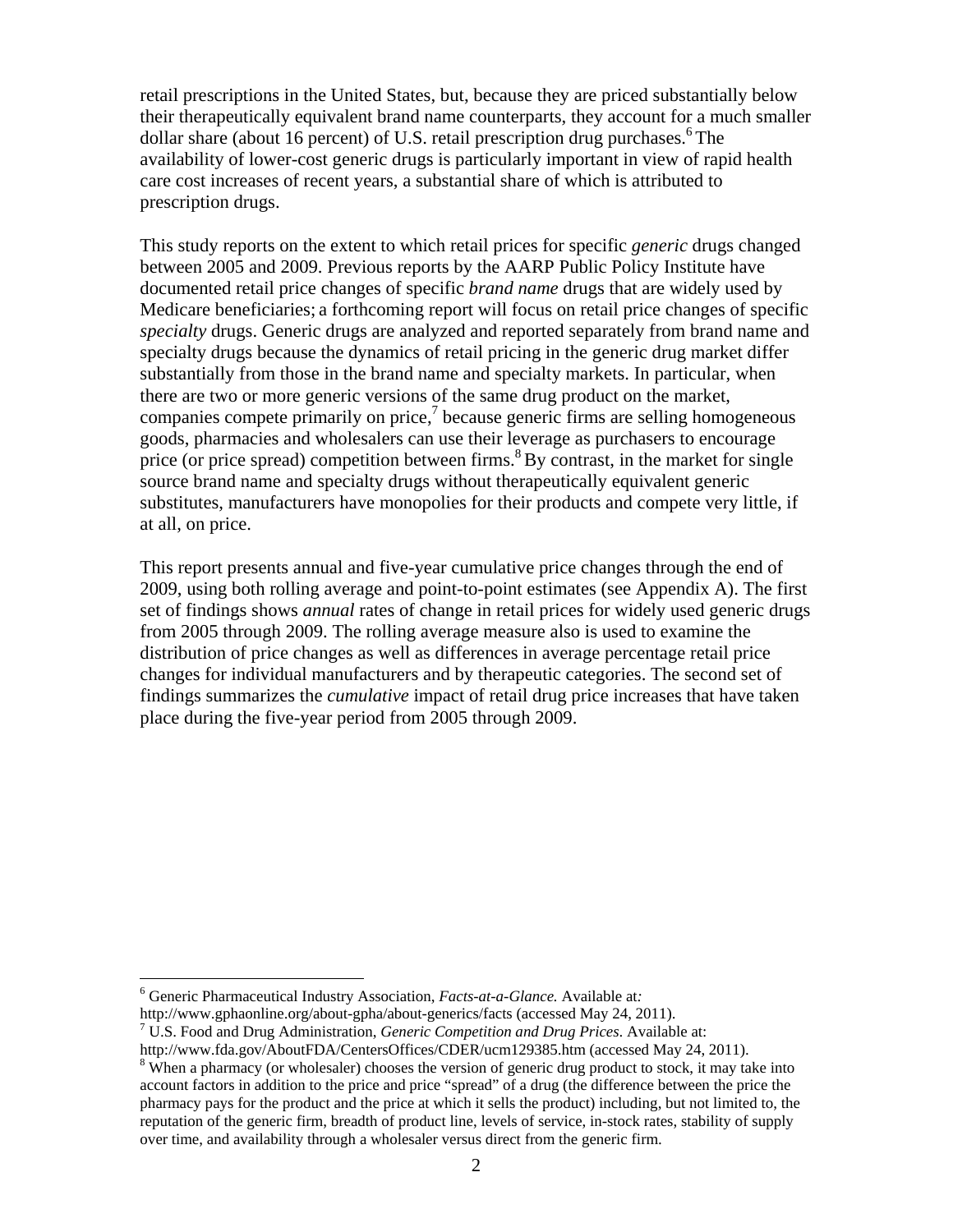# **FINDINGS**

#### **I. Annual Trends in Retail Price Changes for Most Widely Used Generic Prescription Drugs**

Annual percent change in retail prices

On average, retail prices for the 185 generic drug products most widely used by Medicare beneficiaries fell by 7.8 percent in 2009, when measured as a 12-month rolling average and weighted by actual 2006 sales to Medicare Part D beneficiaries (Figure 1).





Prepared by the AARP Public Policy Institute and the *PRIME* Institute, University of Minnesota, based on data from Thomson Reuters MarketScan® Research Databases.

- The average annual price changes in 2006 and 2007 (-10.8 and -14.3 percent, respectively) decreased substantially more than the rates of decrease for retail prices seen in either 2005 (-6.8 percent) and 2008 (-6.5 percent).
- Furthermore, the average annual decreases in retail price from 2005 through 2008 occurred during a period of increases in the rate of general inflation. The annual rate of general inflation ranged from 2.9 percent to 3.8 percent during this fouryear period.

The average annual retail price change reported in Figure 1 is a measure that, by averaging annual point-to-point price changes for each month in a 12-month period (referred to as a *rolling average* change), smoothes over the entire year the annual amount of change in retail price that occurs for a single month (referred to as an annual *point-to-point* change). The percent change in price compared with the same month in the previous year has been plotted along with the 12-month rolling average to allow more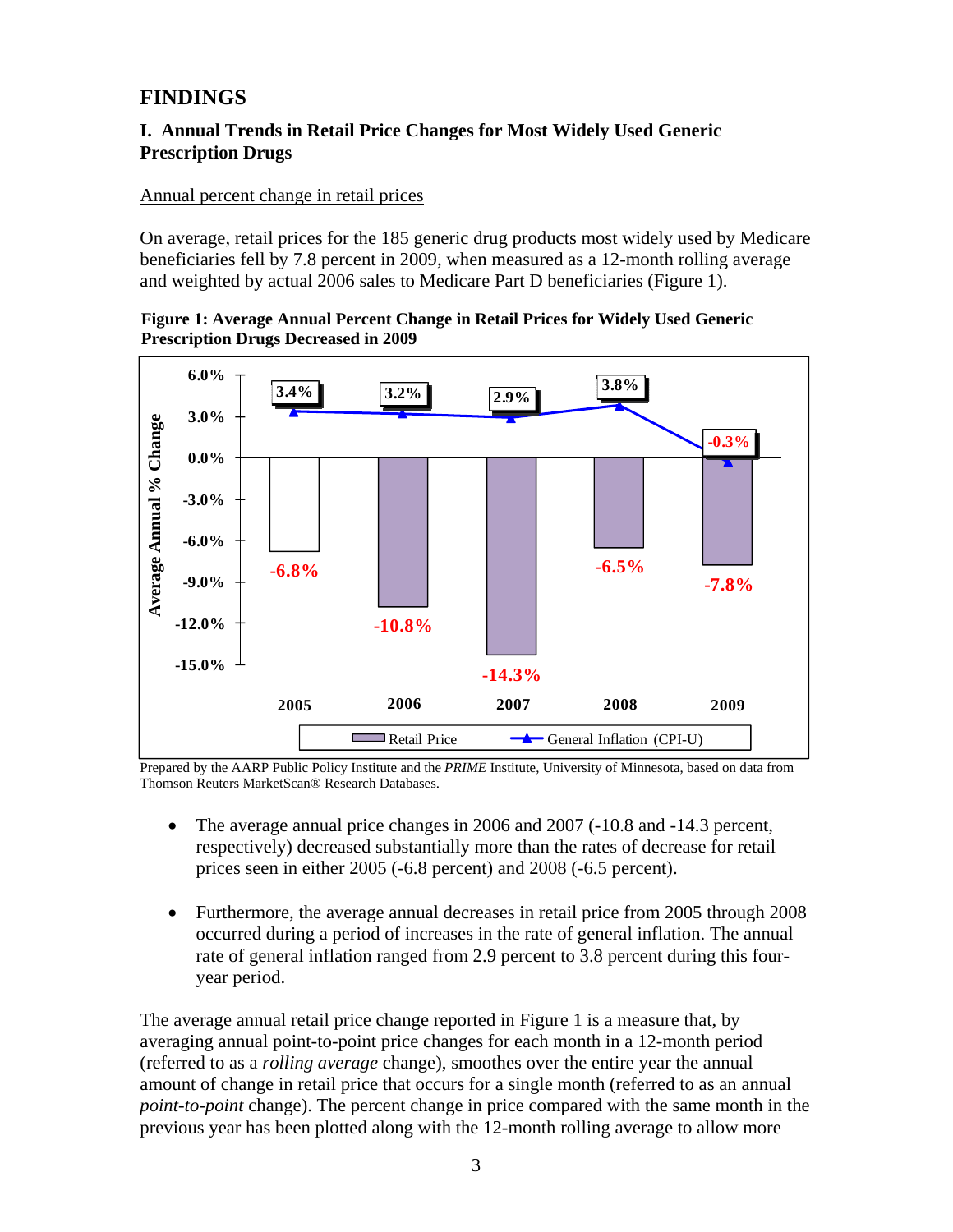detailed examination of the rate and timing of retail price changes over the entire study period (Figure 2). Figure 2 shows that, on average, the rate of decrease in retail prices for generic drugs accelerated in 2006 and 2007 and has since slowed. Throughout the entire time that the Medicare Part D prescription drug program has been in operation, the rate of change in retail prices for widely used generic drugs has been well below zero.





Prepared by the AARP Public Policy Institute and the *PRIME* Institute, University of Minnesota, based on data from Thomson Reuters MarketScan® Research Databases.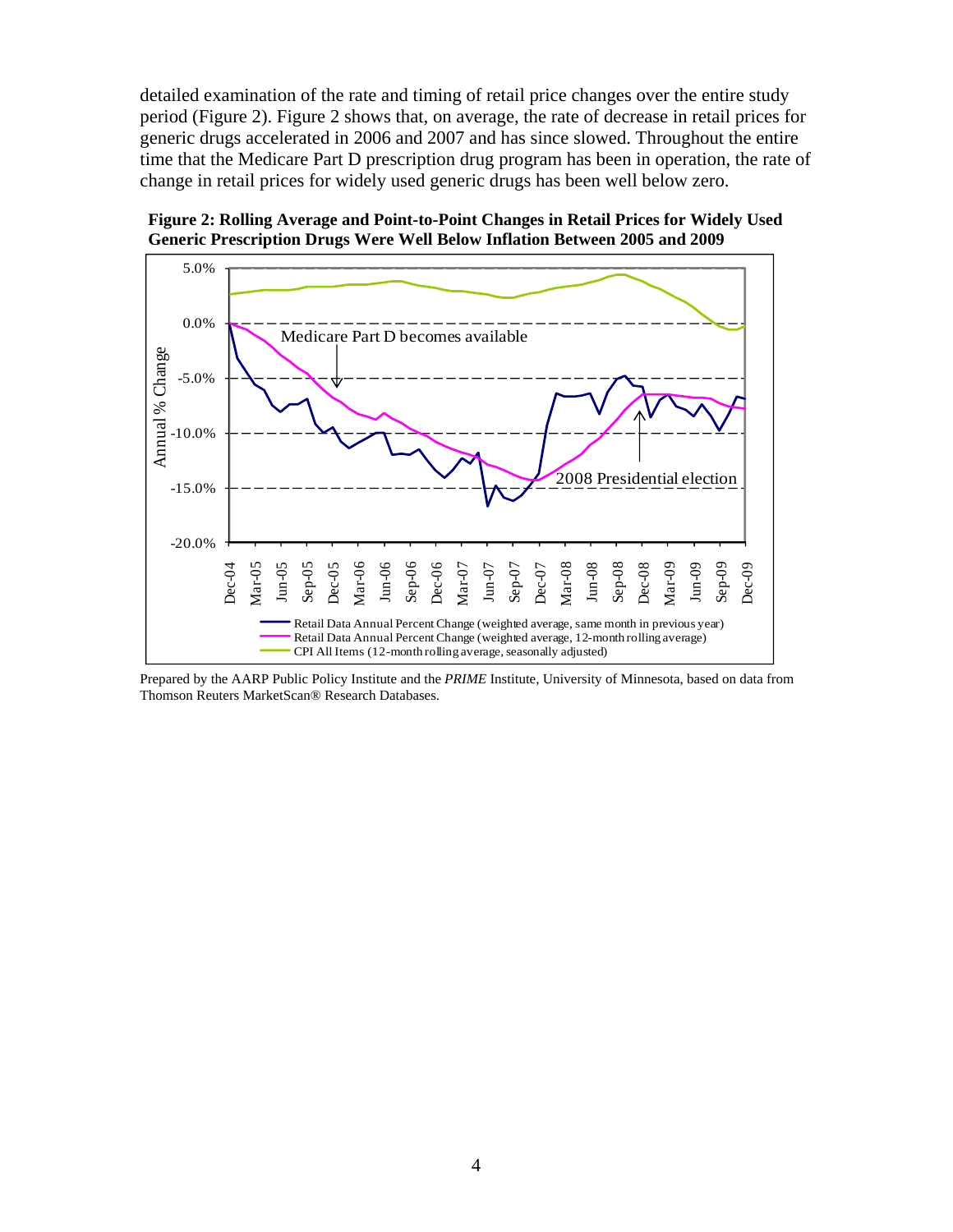#### Annual retail cost of therapy

Retail prices for the 154 most widely used generic drugs used for treating chronic conditions (out of a total market basket of 185 drugs) were converted into average annual costs of therapy (Figure 3). $9$ 





Note: Shaded bars indicate years when Medicare Part D was operational.

1

Does not include 31 drug products typically used for acute conditions or for less than one year.

Prepared by the AARP Public Policy Institute and the *PRIME* Institute, University of Minnesota, based on data from Thomson Reuters MarketScan® Research Databases.

• The average annual retail cost of therapy for widely used generic drugs has been steadily declining since 2006.

An older American who takes three prescription drugs is likely to incur an average annual retail cost of therapy of \$702 in 2009, assuming that the consumer uses generic drugs for these chronic conditions. The annual cost of therapy was substantially lower (40.3 percent) than the average annual retail cost in the year prior to the implementation of Medicare Part D, which was about \$1,175 per year in 2005.

<sup>&</sup>lt;sup>9</sup> The figures in this section reflect the total retail price for consumers enrolled in employer-sponsored health plans and not simply the out-of-pocket cost a consumer would face at the drugstore.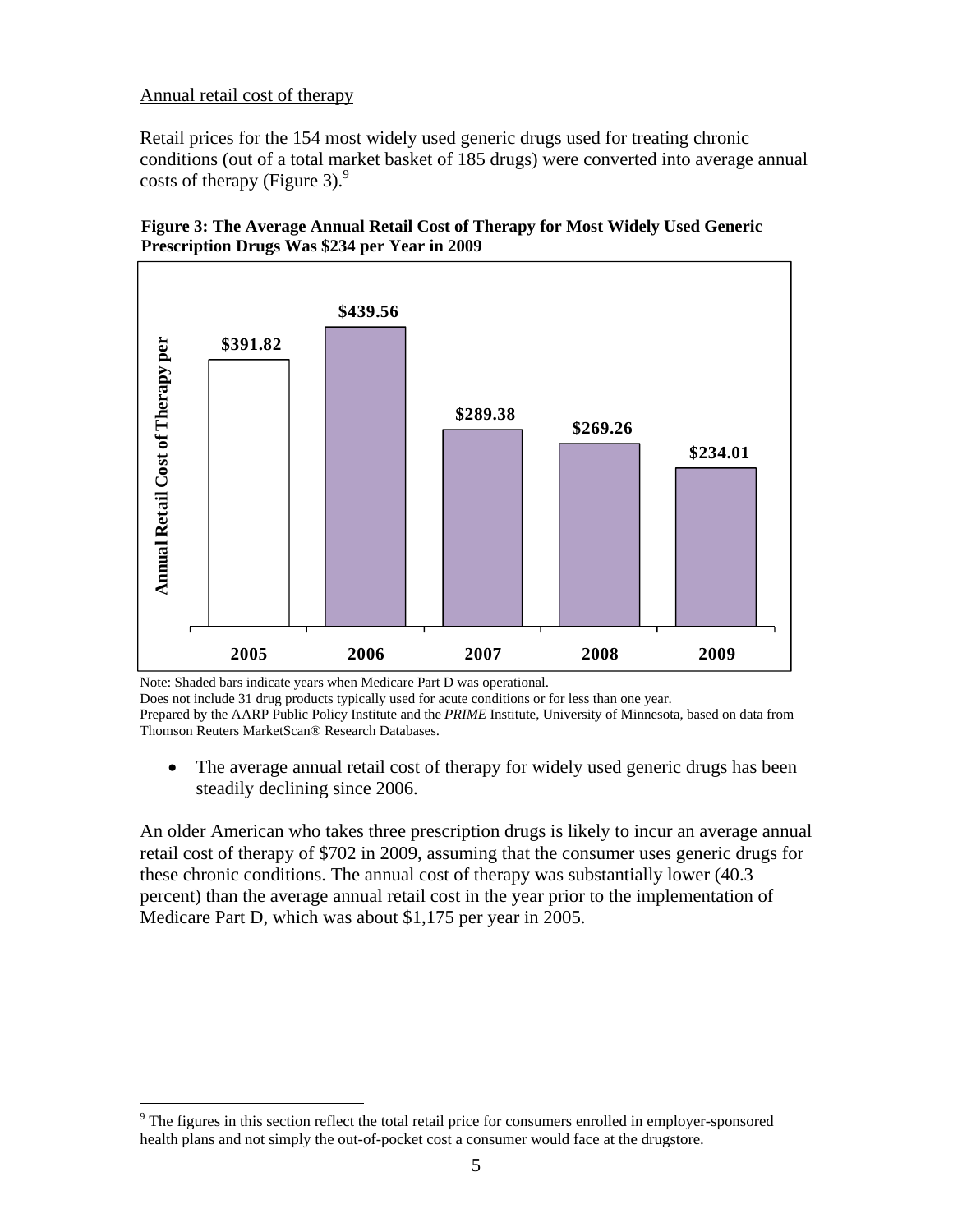#### **II. Five-Year Cumulative Impact of Retail Price Changes for Widely Used Prescription Drugs, 2005-2009**

AARP has tracked generic drug retail price changes for the five-year period from December 31, 2004, to December 31, 2009. Almost 90 percent (164 of 185) of the widely used drugs in the generic market basket have been on the market for the entire five-year period (the end of 2004 through the end of 2009). The cumulative effect of retail price changes over this five-year period is reported.

#### Five-year cumulative percent change in retail prices

 Eighty-nine percent (164 of 185) of the most widely used drugs in the market basket for this analysis have been on the market for the entire five-year period from the end of 2004 to the end of 2009. Cumulatively, the average (five-year) change in retail prices for these 164 generic drug products decreased 35.0 percent, compared with a 13.3 percent increase for general inflation.<sup>10</sup>

Eighty-five percent (140 of 164) of the drug products that have been on the market since the end of 2004 are used to treat chronic conditions. Cumulatively, the average annual cost of therapy for these drug products was \$204 lower at the end of 2009 than five years earlier, assuming that the typical 50+ consumer used generic drugs for chronic conditions. For a consumer who takes three generic medications, this translates into an average decrease in therapy costs of \$612 between December 31, 2004, and December 31, 2009. This decrease in therapy cost does not capture the substantial savings a consumer receives initially by switching from a brand name product to a generic product once the brand name drug loses its patent.

<sup>1</sup>  $10$  The five-year average cumulative growth rate for all generic drugs in the market basket was -15.8 percent. This number was calculated by compounding the average annual growth rate for each year from 2005 to 2009.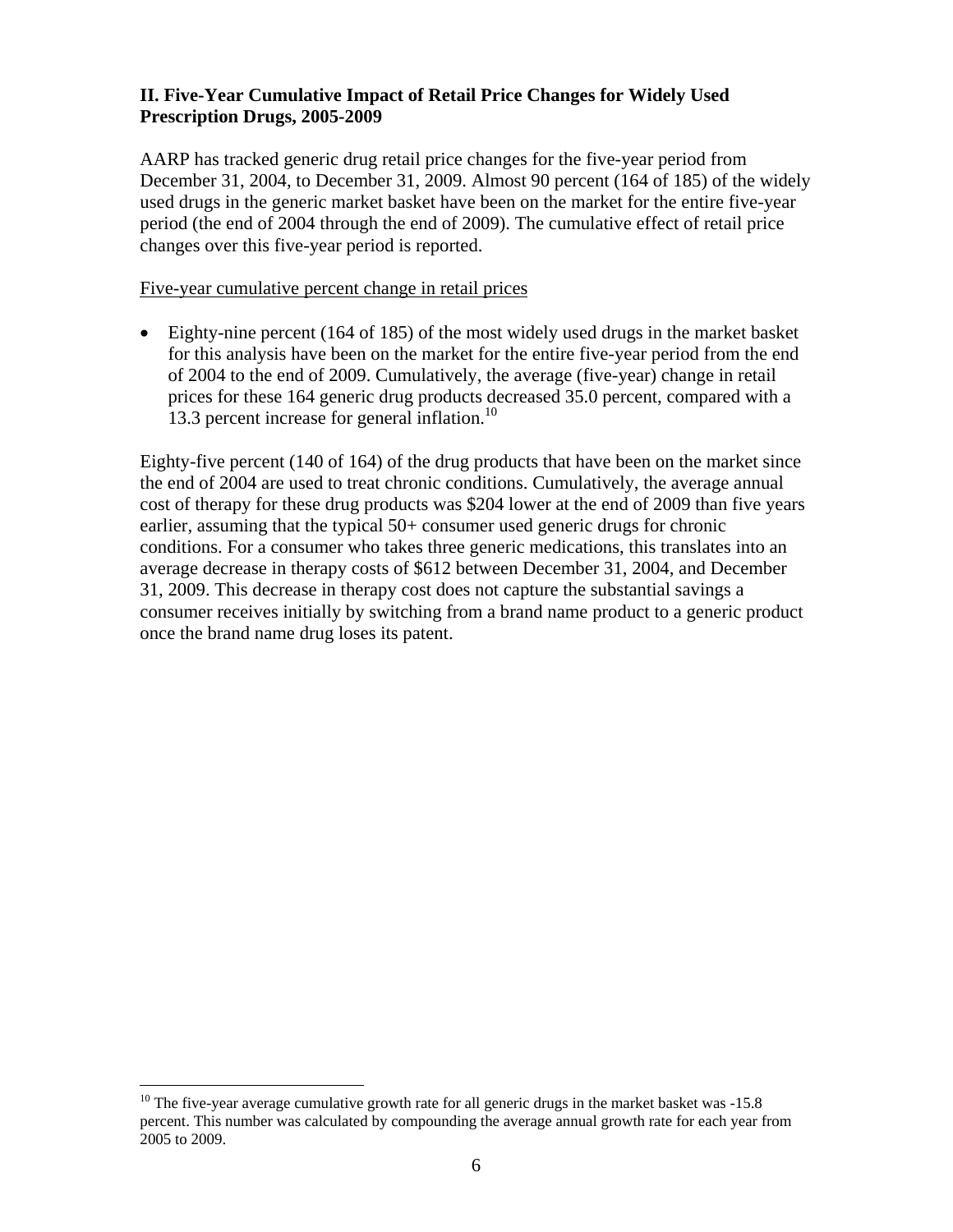#### **III. Retail Price Changes for Most Widely Used Generic Prescription Drugs in 2009**

#### Distribution of retail price changes

All 185 of the most widely used generic prescription drug products in this study's market basket had a retail price change during 2009, when measured as a 12-month rolling average (Figure 4).

- In 2009, the annual retail price decreased for 159 (85.9 percent) of the 185 most widely used generic drug products.
- Of the 159 generic drug products with an annual retail price decrease, 101 (54.6 percent) had a price decrease between 0.1 percent and 10.0 percent, 48 (25.9 percent) had a price decrease between 10.1 percent and 25.0 percent, and 10 (5.4 percent) had a price decrease of more than 25.1 percent.
- Annual retail price increases for the remaining 26 drug products (14.1 percent) met or exceeded the rate of general inflation (-0.3 percent) in 2009. 15 products (8.1 percent) had a price increase between 0.1 percent and 10.0 percent and 11 products (5.9 percent) had a price increase of more than 10.1 percent.

#### **Figure 4: Almost One-Third of the Most Widely Used Generic Prescription Drugs Had Retail Price Decreases of Greater Than 10 Percent in 2009**



Prepared by the AARP Public Policy Institute and the *PRIME* Institute, University of Minnesota, based on data from Thomson Reuters MarketScan® Research Databases.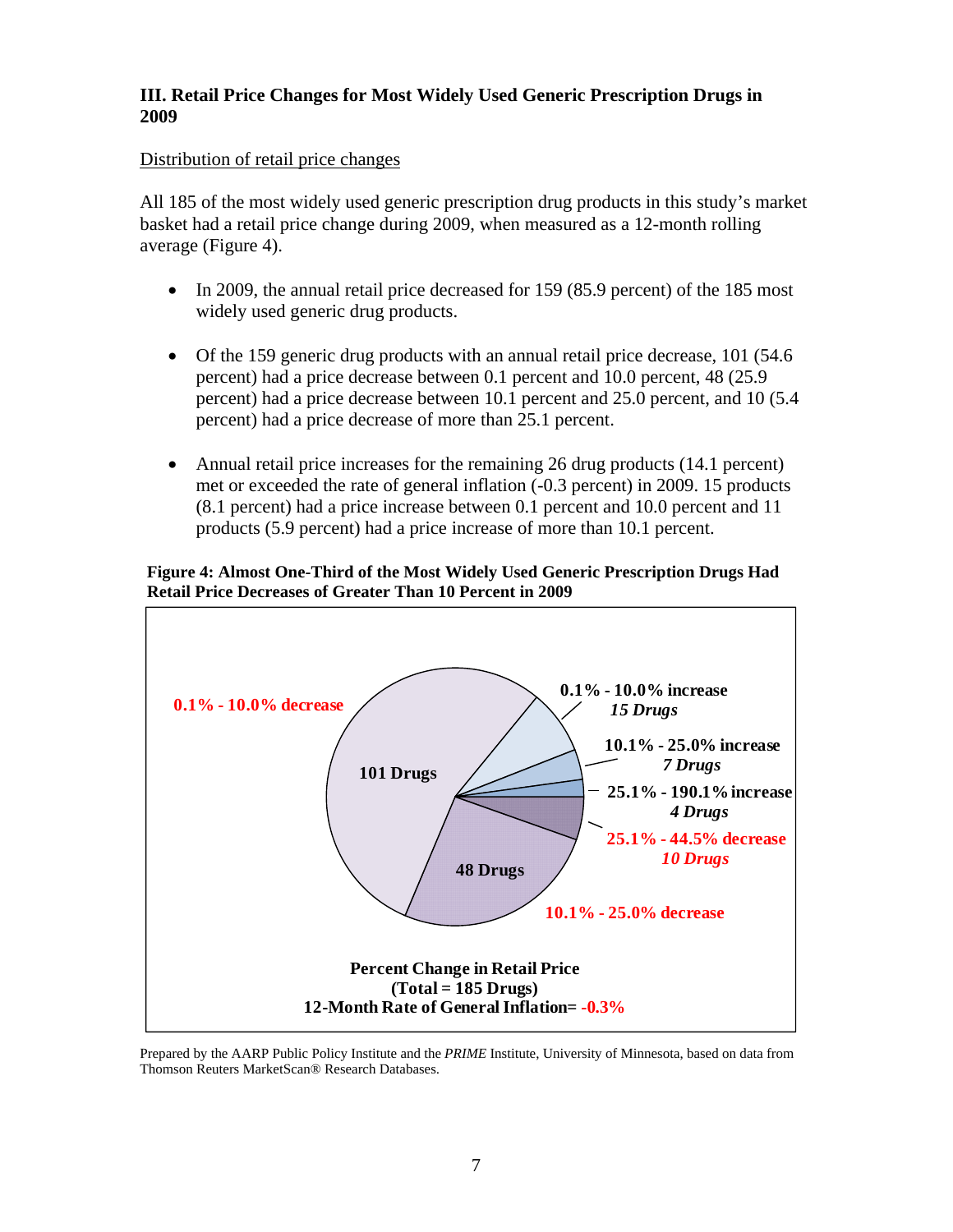Ten widely used generic drug products had retail price decreases that were greater than 25 percent in 2009 (Figure 5). These drugs are used to treat depression (sertraline and paroxetine), high cholesterol (simvastatin), diabetes (glimepiride) and seizures (gabapentin).

**Figure 5: Ten Widely Used Generic Drugs Had Retail Price Decreases of 25 Percent or More in 2009**



Prepared by the AARP Public Policy Institute and the *PRIME* Institute, University of Minnesota, based on data from Thomson Reuters MarketScan® Research Databases.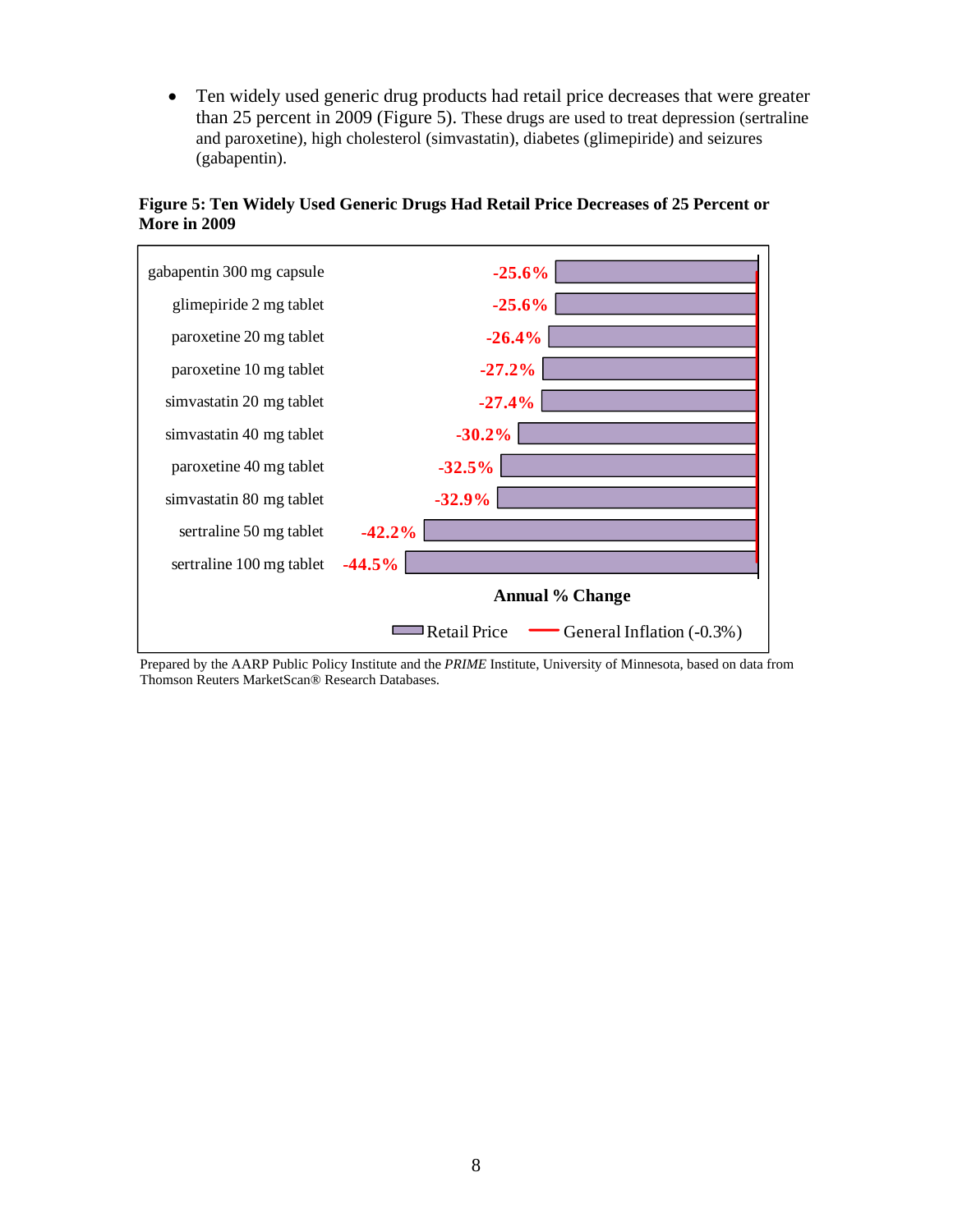Four widely used generic drug products had retail price increases that were greater than 25 percent in 2009 (Figure 6). These drugs are used to treat diabetes (metformin), nausea (meclizine), pain (diclofenac), and infections (amoxicillin).



**Figure 6: Four Widely Used Generic Drugs Had Retail Price Increases in Excess of 25 Percent in 2009** 

Prepared by the AARP Public Policy Institute and the *PRIME* Institute, University of Minnesota, based on data from Thomson Reuters MarketScan® Research Databases.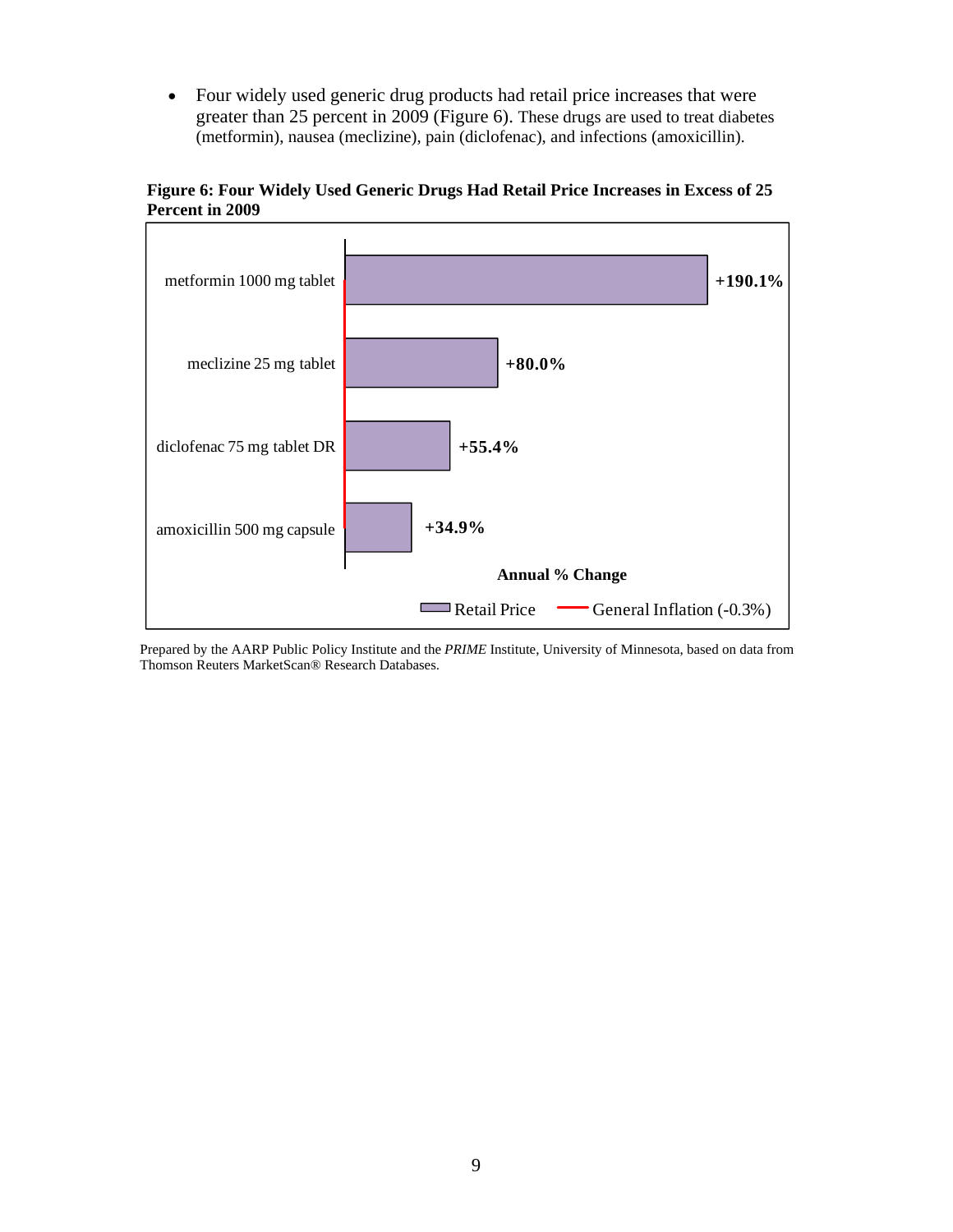Table 1 shows retail price changes among the 25 generic drug products with the greatest sales in 2006. All 25 drugs had price changes during 2009. 23 out of the 25 drug products experienced a price decrease. Only two of these 25 top-selling generic drug products had a retail price increase (pravastatin 40 mg tablet and metformin 1000 mg tablet) in 2009.

| <b>Rank by</b><br><b>Sales</b><br>among<br><b>Study</b><br><b>Market</b><br>Basket* | <b>Product Name, Strength, and</b><br><b>Dosage Form</b> | Package<br><b>Size</b> | <b>Manufacturer</b> | <b>Therapeutic Class</b>        | <b>Retail</b><br><b>Price Per</b><br>Day | Annual<br>Percent<br><b>Change</b><br>in Retail<br><b>Price</b> |
|-------------------------------------------------------------------------------------|----------------------------------------------------------|------------------------|---------------------|---------------------------------|------------------------------------------|-----------------------------------------------------------------|
| $\mathbf{1}$                                                                        | simvastatin 20 mg tablet                                 | 30                     | Teva                | Cholesterol Agents (HMG Co-A)   | \$0.40                                   | $-27.4%$                                                        |
| $\overline{2}$                                                                      | simvastatin 40 mg tablet                                 | 90                     | Teva                | Cholesterol Agents (HMG Co-A)   | \$0.40                                   | $-30.2%$                                                        |
| 3                                                                                   | omeprazole 20 mg capsule                                 | 1000                   | Sandoz              | <b>Ulcer Drugs</b>              | \$0.75                                   | $-11.4%$                                                        |
| $\overline{4}$                                                                      | metformin 500 mg tablet                                  | 100                    | Teva                | Antidiabetics, Oral             | \$0.32                                   | $-17.1%$                                                        |
| 5                                                                                   | fentanyl 100 mcg/hr patch                                | 5                      | Sandoz              | Analgesics, Opioid              | \$9.75                                   | $-0.5%$                                                         |
| 6                                                                                   | gabapentin 300 mg capsule                                | 100                    | Greenstone          | Anticonvulsants                 | \$0.77                                   | $-25.6%$                                                        |
| $\tau$                                                                              | lisinopril 20 mg tablet                                  | 100                    | Sandoz              | Antihypertensives (ACEs)        | \$0.27                                   | $-7.8%$                                                         |
| $\,8\,$                                                                             | fexofenadine 180 mg tablet                               | 100                    | Teva                | Antihistamines, Non-Sedating    | \$1.36                                   | $-7.3%$                                                         |
| 9                                                                                   | Klor-Con M 20 meg tablet ER                              | 100                    | Upsher-Smith        | Minerals & Electrolytes         | \$0.61                                   | $-2.4%$                                                         |
| 10                                                                                  | pravastatin 40 mg tablet                                 | 90                     | Teva                | Cholesterol Agents (HMG Co-A)   | \$0.76                                   | 14.8%                                                           |
| 11                                                                                  | azithromycin 250 mg tablet                               | 6                      | Greenstone          | Antibiotics                     | \$4.07                                   | $-7.8%$                                                         |
| 12                                                                                  | fentanyl 50 mcg/hr patch                                 | 5                      | Sandoz              | Analgesics, Opioid              | \$5.12                                   | $-0.9\%$                                                        |
| 13                                                                                  | lisinopril 40 mg tablet                                  | 100                    | Sandoz              | Antihypertensives (ACEs)        | \$0.33                                   | $-5.7%$                                                         |
| 14                                                                                  | lisinopril 10 mg tablet                                  | 100                    | Sandoz              | Antihypertensives (ACEs)        | \$0.23                                   | $-10.3%$                                                        |
| 15                                                                                  | megestrol acetate 40 mg/ml susp                          | 240                    | Par                 | Antineoplastics                 | \$3.50                                   | $-18.9%$                                                        |
| 16                                                                                  | sertraline 100 mg tablet                                 | 30                     | Teva                | Antidepressants (SSRIs)         | \$0.41                                   | $-44.5%$                                                        |
| 17                                                                                  | sertraline 50 mg tablet                                  | 30                     | Teva                | Antidepressants (SSRIs)         | \$0.41                                   | $-42.2%$                                                        |
| 18                                                                                  | gabapentin 600 mg tablet                                 | 100                    | Greenstone          | Anticonvulsants                 | \$1.61                                   | $-24.6%$                                                        |
| 19                                                                                  | fentanyl 75 mcg/hr patch                                 | 5                      | Sandoz              | Analgesics, Opioid              | \$7.53                                   | $-0.7%$                                                         |
| 20                                                                                  | metformin 1000 mg tablet                                 | 100                    | Sandoz              | Antidiabetics, Oral             | \$0.42                                   | 190.1%                                                          |
| 21                                                                                  | amiodarone 200 mg tablet                                 | 60                     | Sandoz              | Other, Antiarrhythmics          | \$0.62                                   | $-19.3%$                                                        |
| 22                                                                                  | propoxyphene-N/APAP 100-650<br>tablet                    | 500                    | Teva                | Analgesics, Opioid Combinations | \$0.63                                   | $-4.6%$                                                         |
| 23                                                                                  | lovastatin 20 mg tablet                                  | 60                     | Actavis Elizabeth   | Cholesterol Agents (HMG Co-A)   | \$0.52                                   | $-19.6%$                                                        |
| 24                                                                                  | hydrocodone/APAP 5-500 mg<br>tablet                      | 500                    | Mallinckrodt Pharm  | Analgesics, Opioid Combinations | \$0.74                                   | $-2.9%$                                                         |
| 25                                                                                  | tramadol HCl 50 mg tablet                                | 1000                   | Teva                | Analgesics, Opioid              | \$0.55                                   | $-4.8%$                                                         |

**Table 1: All of the Top 25 Generic Prescription Drug Products Had Retail Price Changes in 2009** 

**General rate of inflation (as measured by growth in CPI-U)**  $-0.3\%$ 

\*Ranking based on prescription payments made by the Medicare Part D plan provider during 2006.

See Appendix B for explanation of therapeutic category acronyms.

Prepared by the AARP Public Policy Institute and the *PRIME* Institute, University of Minnesota, based on data from Thomson Reuters MarketScan® Research Databases.

- Teva's sertraline 100 mg tablets had the greatest annual percent decrease  $(-44.5)$ percent) in retail price during 2009 among the top 25 generic drug products with the greatest sales in 2006.
- Twelve of the top 25 drug products that had decreases in retail price of more than 10 percent in 2009.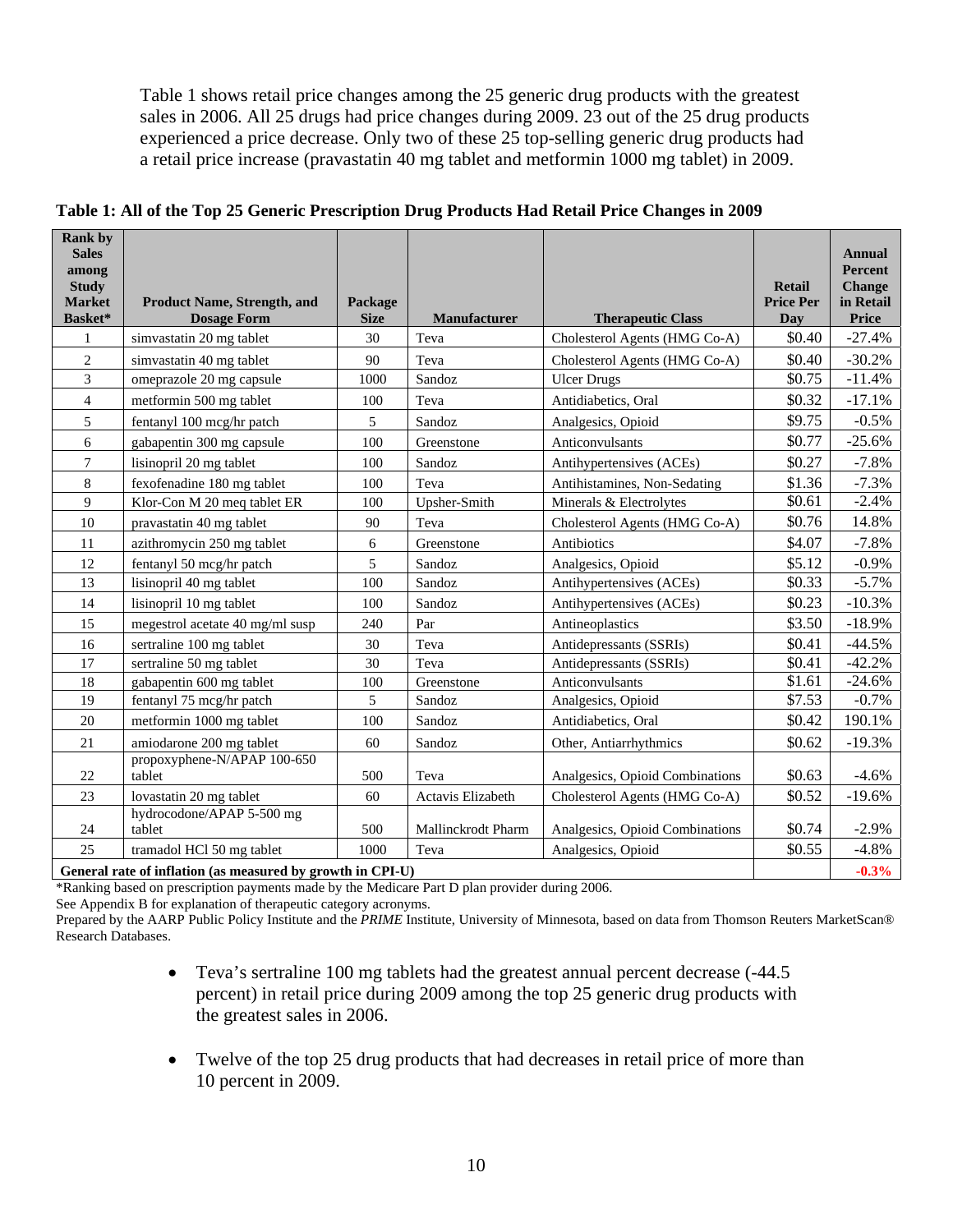• The price of Sandoz's metformin 1000 mg tablet increased 190.1 percent, a sharp contrast to the rate of general inflation in 2009 (-0.3 percent). Notably, a study was released in early 2009 that reported that metformin may have long-term benefits in patients with type 2 diabetes.

#### **IV. Retail Price Changes for Most Widely Used Generic Prescription Drugs by Manufacturer and by Therapeutic Category**

There were 19 generic drug manufacturers<sup>11</sup> each with at least two drug products (at the NDC level) among the 185 most widely used generic drugs. These 19 manufacturers supplied 181 drug products that accounted for more than 97 percent of drug sales and prescriptions dispensed among the overall market basket of 185 generic drugs. Another four drug products from four different generic drug firms with one drug product per firm were grouped together in an "All Others" category, resulting in a total of 20 reported drug manufacturer categories.

Nineteen drug manufacturers had at least two generic drug products in the study's market basket of widely used generic drugs. The weighted average annual change in price decreased for all but one drug manufacturer in 2009 (Figure 7).

- The only generic manufacturer with an average annual increase in retail prices— Sandoz—had an average annual increase in price of 6.1 percent, considerably higher than the rate of general inflation in 2009 (-0.3 percent).
- Over one-half of the drug manufacturers (10 of 19) had average annual retail price decreases of more than 10 percent in 2009 for their generic drug products in the market basket.
- Three manufacturers—Dey Laboratories, Ranbaxy Pharmaceuticals, and Apotex USA—had average price decreases of more than 20.0 percent. The average decreases in retail price for these generic drug manufacturers in 2009 were 20.1 percent, 22.8 percent, and 28.3 percent, respectively.

 $\overline{a}$  $11$  If a listed manufacturer is a division of another firm, its drugs are defined as being marketed by the parent firm. This includes cases where the firm marketing a drug product may have changed over time due to mergers and acquisitions, divestitures of specific drug products, or for other reasons.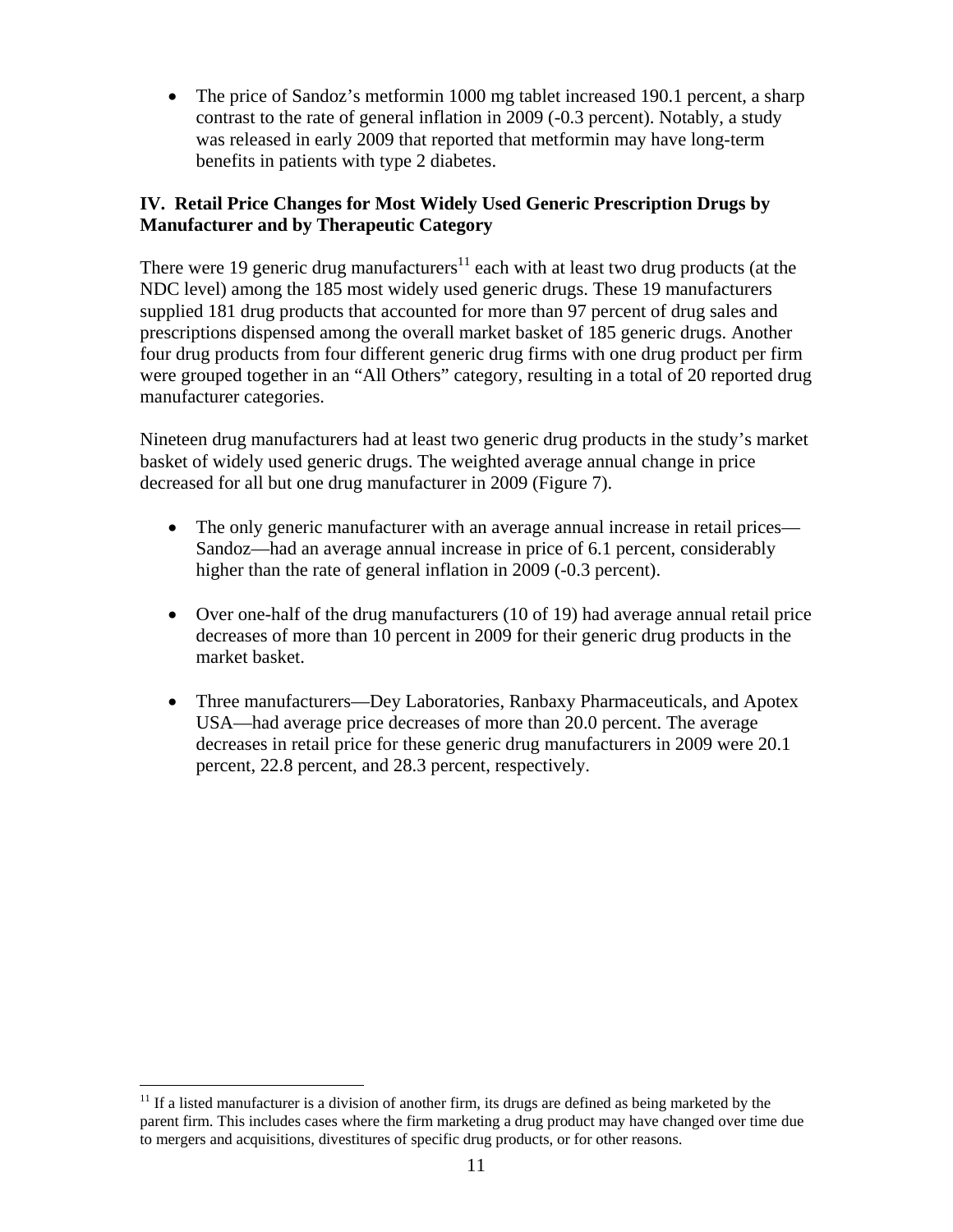

**Figure 7: Retail Prices for Widely Used Generic Drug Products Decreased For All But One Drug Manufacturer in 2009**

Note: Manufacturers with fewer than two drug products in the 2006 market basket of most widely used generic prescription drugs are included in the "All Others" category. The number in parentheses after a manufacturer's name indicates the number of drug products in the market basket for that manufacturer. The general inflation rate is based on CPI-U. Prepared by the AARP Public Policy Institute and the *PRIME* Institute, University of Minnesota, based on data from Thomson Reuters MarketScan® Research Databases.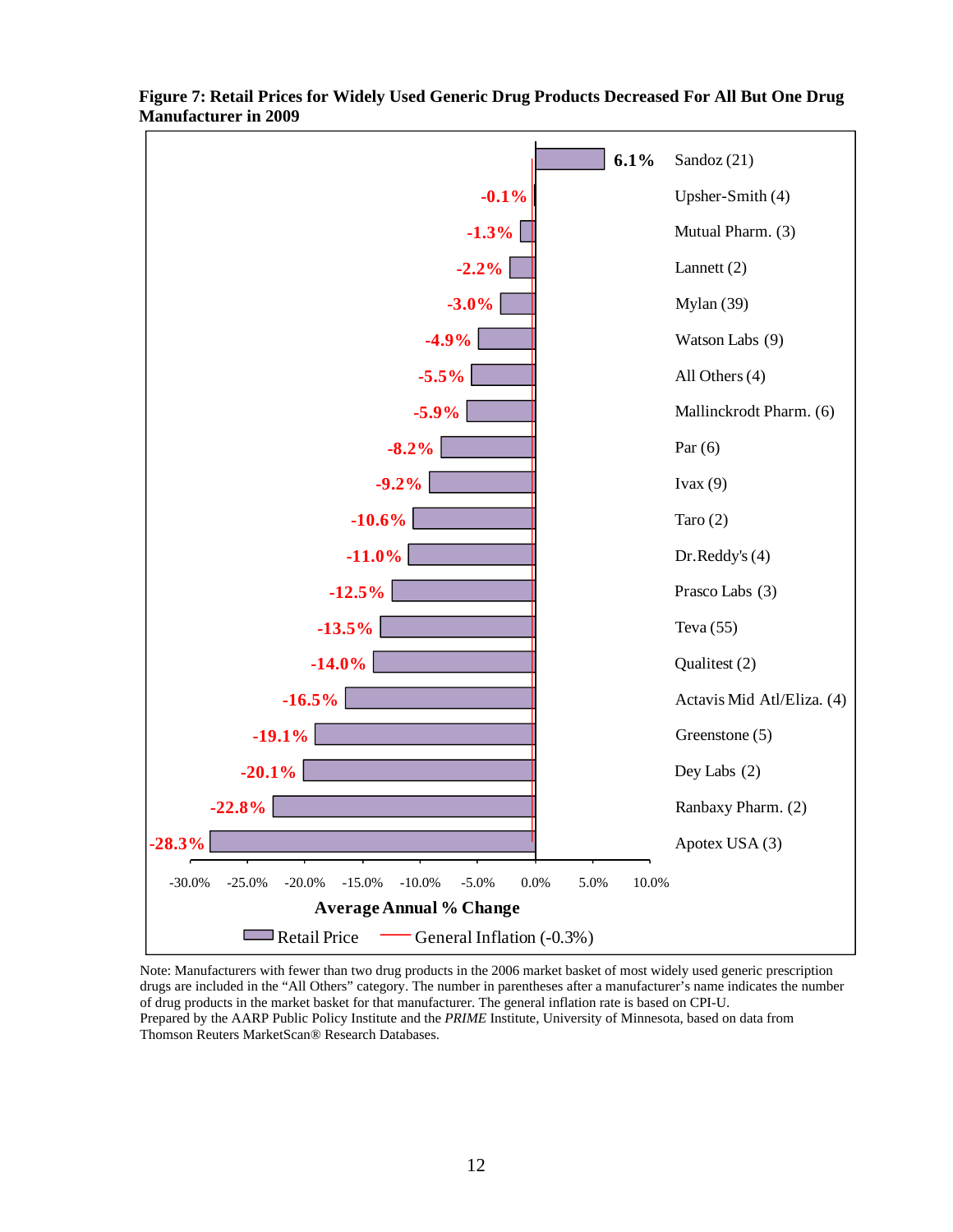Thirty-two therapeutic categories, $<sup>1</sup>$  each containing two or more drug products from the</sup> market basket, together accounted for 174 of the total 185 drug products in the market basket. The remaining 11 drug products with other therapeutic uses were grouped together in an "Other Therapeutic Agents" category, resulting in a total of 33 reported therapeutic categories.

Five of the 33 therapeutic categories of generic drug products in the market basket had increases in average retail prices in 2009. All five of these categories with price increases had increases that exceeded the rate of general inflation (-0.3 percent) during 2009 (Figure 8).

- The two therapeutic categories with the highest increases in average retail price oral antidiabetics and antiemetics—had average annual retail price increases of 21.0 percent and 13.6 percent, respectively.
- Eighteen of the 32 therapeutic categories had decreases in average retail prices of less than 10 percent during 2009. Another seven therapeutic categories including the Other Therapeutic Agents category—had average retail price decreases of between 10 percent and 19.9 percent during the same time period.
- The four therapeutic categories with retail price decreases of 20 percent or more—antihypertensives (ACEs) and thiazides, respiratory inhalers, cholesterol agents (HMG Co-A), and antidepressants (SSRIs)—had average decreases in prices that ranged between 20.0 percent and 32.4 percent in 2009.

<sup>&</sup>lt;sup>1</sup> The therapeutic categories used in this study were assigned based on an intermediate level of the GPI code that specifies the groupings of similar chemical entities such as "Calcium Channel Blockers." When two or more drug products at the NDC level in the market basket were in the same intermediate GPI code category, the category was reported separately in the therapeutic category analysis.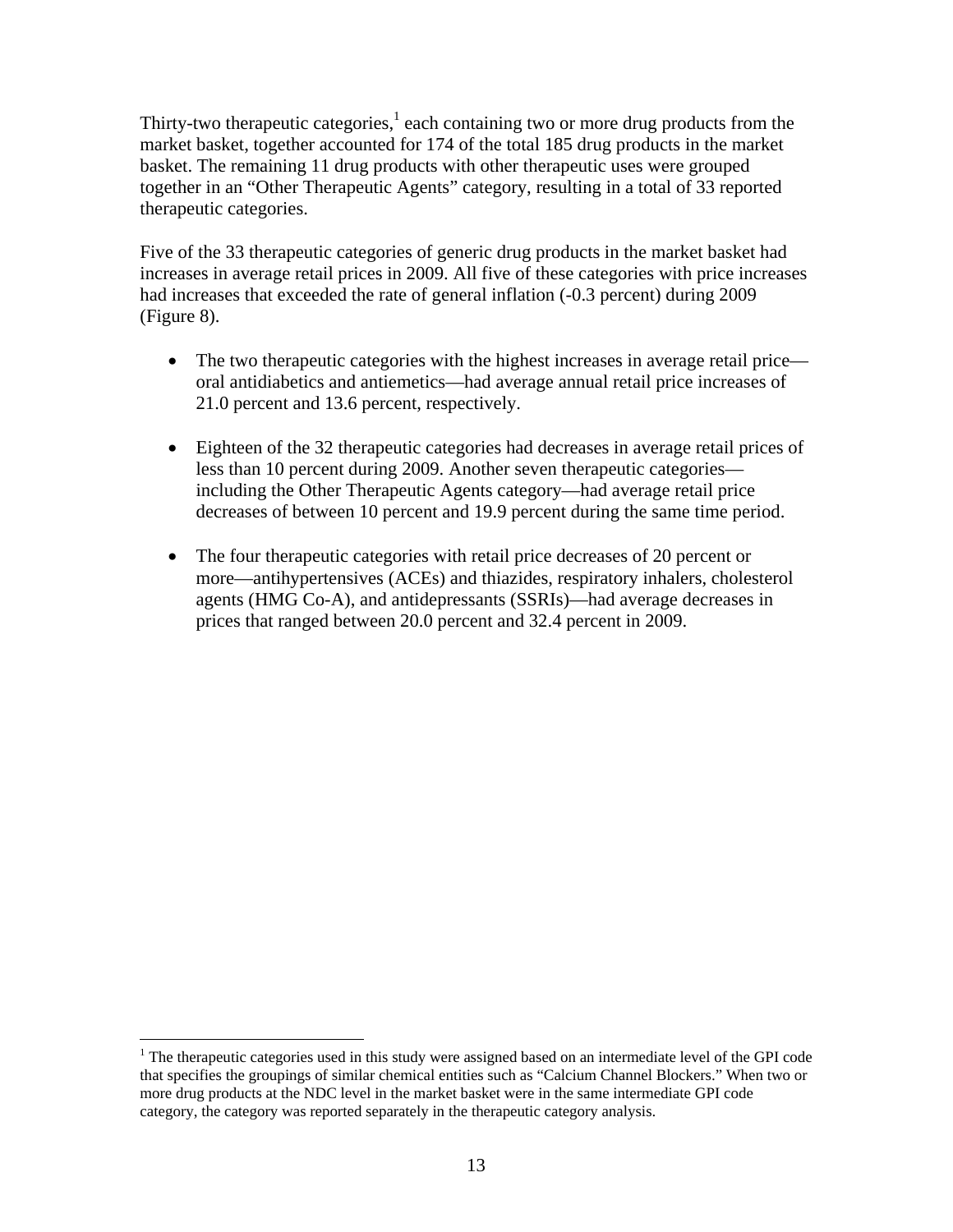

**Figure 8: Five Therapeutic Categories Had Retail Price Increases That Exceeded the Rate of General Inflation in 2009**

Note: See Appendix B for explanation of therapeutic category acronyms. Therapeutic categories with fewer than two drug products in the 2006 market basket of most widely used generic prescription drugs are included in the "Other Therapeutic Agents" category. The number in parentheses after a therapeutic category indicates the number of drug products in the market basket for that therapeutic category. The general inflation rate is based on CPI-U.

Prepared by the AARP Public Policy Institute and the *PRIME* Institute, University of Minnesota, based on data from Thomson Reuters MarketScan® Research Databases.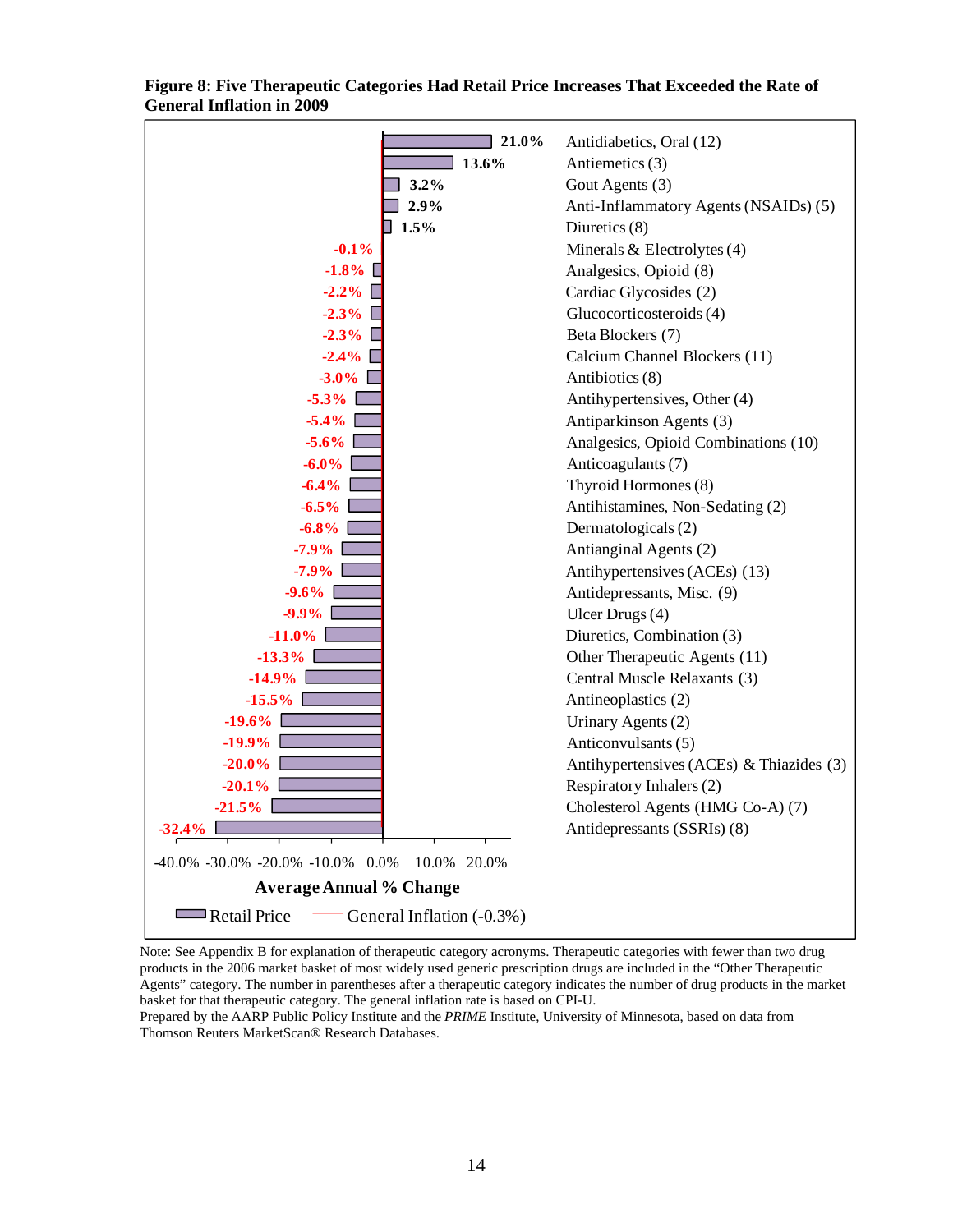### **CONCLUDING OBSERVATIONS**

Retail drug price changes can have a direct impact on costs borne by Medicare Part D plans and enrollees. Low-cost generic drugs are a means of helping consumers and thirdparty payers reduce their prescription drug costs. The availability of these therapeutically equivalent generic substitutes is particularly important in view of rapid health care expenditure increases of recent years, a substantial share of which is attributed to prescription drugs.

This study finds that, in 2009, retail prices changed for all of the 185 generic prescription drug products most widely used by Medicare Part D enrollees. In 2009, the retail prices for 185 generic prescription drugs widely used by Medicare beneficiaries fell by an average of 7.8 percent. The general inflation rate, according to the Consumer Price Index for all items, fell by 0.3 percent over the same period.

The cumulative effect of these changes in retail price can be considerable. On average, retail prices of the 164 most widely used prescription drug products that have been on the market since the end of 2004 have *decreased* by 35.0 percent during the subsequent fiveyear period (2005 through 2009), while the general rate of inflation was 13.3 percent over the same time period. For a consumer who takes three generic prescriptions on a chronic basis, the average annual retail cost of therapy for these three generic drug products would have fallen by \$612 from 2005 to 2009.

All 185 generic prescription drug products in the study's market basket had a retail price change during 2009; 159 drug products experienced a price *decrease* and the remaining 26 drug products experienced a price *increase*. While average annual retail prices for generic drugs *decreased* for most manufacturers and in most therapeutic categories, one generic manufacturer and five therapeutic categories experienced an average annual *increase* in retail price.

More than \$100 billion in annual brand-name drug sales will be at risk for generic competition over the next few years, which equates to about one-third of the annual spending on outpatient prescription drugs in the U.S. $<sup>13</sup>$  In 2011 alone, drugs that</sup> generated over \$17 billion in total sales will likely lose market exclusivity and experience generic competition. <sup>14</sup> Given that generic drugs are priced substantially lower than the price their brand name counterparts had before they went off patent,  $15$  these drugs facing new generic competition will result in a substantial amount of savings in health expenditures.

<sup>&</sup>lt;sup>13</sup> B. Japsen, "Big Savings Coming from Emerging Generic Drugs, Patent Expirations," Chicago Tribune, May 4, 2011.

<sup>&</sup>lt;sup>14</sup> IMS Health, "IMS Health Forecasts Global Pharmaceutical Market Growth of 5-7 Percent in 2011, Reaching \$880 Billion," October 6, 2010.<br><sup>15</sup> Federal Trade Commission, *Pay-for-Delay: How Drug Company Pay-Offs Cost Consumers Billions*,

January 2010.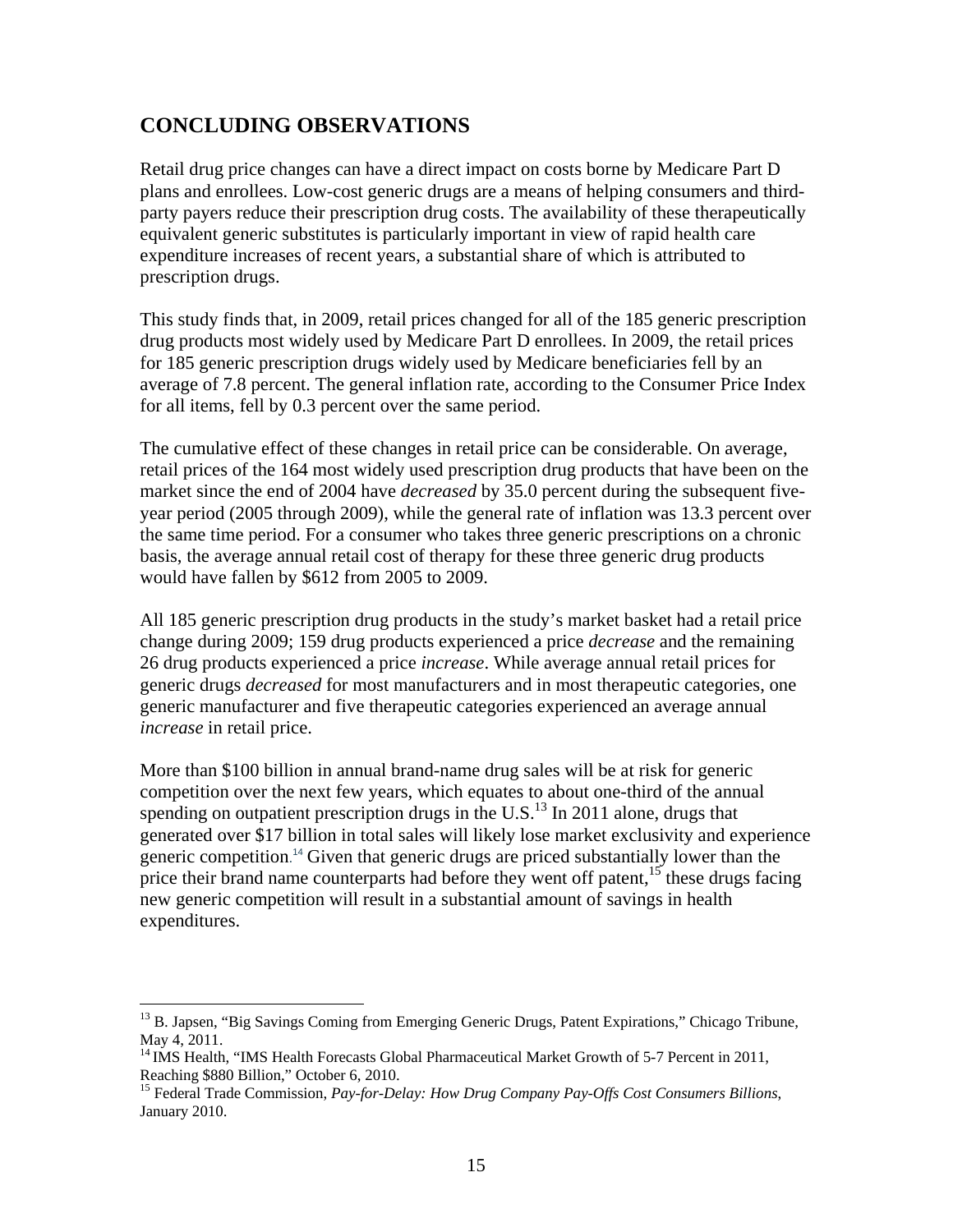### **APPENDIX A: DETAILED METHODOLOGY AND DESCRIPTION OF RETAIL PRICE DATA**

AARP's Public Policy Institute has been publishing a series of reports that track manufacturers' price changes for the prescription drug products most widely used by older Americans with annual and quarterly results of these price changes reaching as far back as 2000. Since 2008, these reports have focused on price changes for three market baskets—brand, generic, and specialty drugs. Separate analyses of the price changes for these three groups are reported because they are typically made by different drug manufacturers and their prices are subject to different market dynamics, pricing, and related behaviors. In addition, a combined market basket (i.e., brand, generic and specialty) was recently added to the series, which is useful to view the price change trend across all types of prescription drugs.

The AARP Public Policy Institute and the University of Minnesota's PRIME Institute have collaborated to report an index of manufacturers' drug price changes based on the Wholesale Acquisition Cost (WAC) from the Medi-Span Price-Chek PC database.<sup>16</sup> Recently, AARP and the PRIME Institute have created an additional drug price index based on retail prices from the Thomson Reuters MarketScan® Research Databases.<sup>17</sup> Thus, we have used the same market basket of prescription drugs widely used by Medicare Part D enrollees to examine both manufacturer-level prices and retail prices charged to consumers ages 50 and older who are enrolled in employer-sponsored health plans. The addition of retail prices to our analyses will allow the AARP Public Policy Institute to assess what prices are being paid by consumers and/or insurers and whether the rebates and discounts sometimes given to payers are being passed along to the covered individuals. This new retail data was used as the primary data source for AARP's Rx Price Watch reports beginning with the brand drug report<sup>18</sup> and moving forward. As

<sup>&</sup>lt;sup>16</sup> Medi-Span is a private organization that collects price and other clinical and drug-related data directly from drug manufacturers and wholesalers. Price-Chek PC is a product of Medi-Span (Indianapolis, IN), a division of Wolters Kluwer Health, Inc., and uses data from the Master Drug Database (MDDB®). This commercial drug database has been published for more than 25 years and provides "comprehensive, integratable drug databases to healthcare professionals worldwide. The Medi-Span product line is an accurate and trusted drug information source that integrates with healthcare software applications." (Open Letter to Pharmaceutical Manufacturers, Distributors and Re-packagers, Re: Pharmaceutical Product Pricing Information for the Medi-Span Drug File [MDDB®], July 2003, published on the Medi-Span Website: http://www.medispan.com.)

<sup>&</sup>lt;sup>17</sup> The Thomson Reuters MarketScan® Research Databases, a family of databases, contains individual-level healthcare claims, lab test results, and hospital discharge information from large employers, managed care organizations, hospitals, Medicare, and Medicaid programs. The Healthcare & Science business of Thomson Reuters constructs the MarketScan® Research Databases by collecting data from employers, health plans, and state Medicaid agencies and placing them into databases. D.M. Adamson, S. Chang, and L.G. Hansen, "White Paper: Health Research Data for the Real World: The MarketScan Databases," Thomson Healthcare, January 2008.

<sup>&</sup>lt;sup>18</sup> The first AARP Rx Price Watch Report to use the retail price data was "Trends in Retail Prices of Brand Name Prescription Drugs Widely Used by Medicare Beneficiaries 2005 to 2009," Stephen W. Schondelmeyer and Leigh Purvis, AARP Public Policy Institute, Report # 2010-06, August 2010, which can be found at: http://www.aarp.org/rxpricewatch.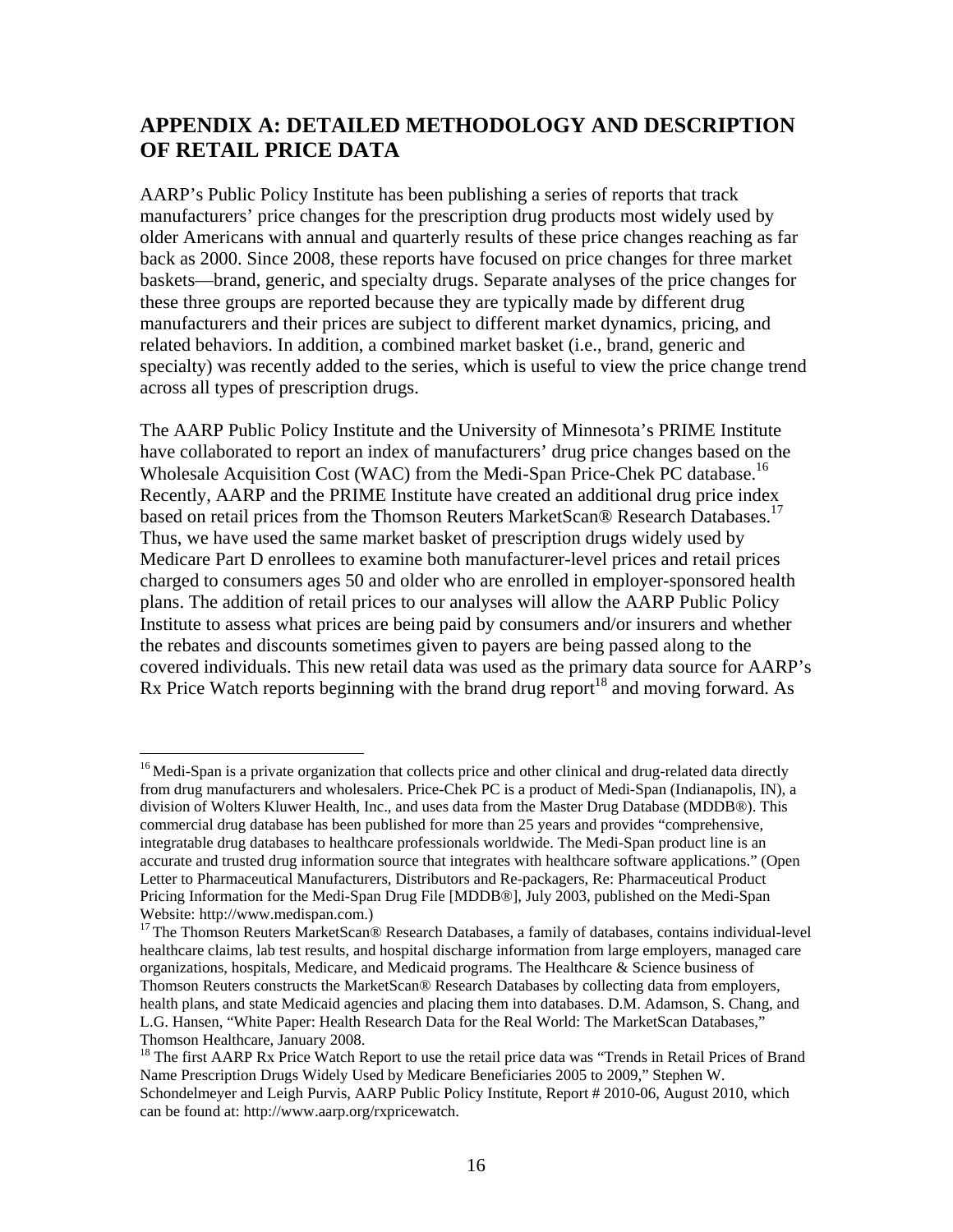in the past, the series will include separate data sets and reports for brand name, generic, and specialty drugs, and also for the combined market basket.

This appendix describes the characteristics of the market baskets used in the Rx Price Watch reports, as well as how the new retail data were refined and incorporated into the analysis.

#### **Market Basket Characteristics**

 $\overline{a}$ 

The AARP Public Policy Institute has been reporting manufacturer drug product price changes annually and quarterly since 2004. Previous reports by AARP were based on a market basket of retail and mail-order prescriptions provided to about two million people age 50 and older who used the AARP Pharmacy Service. Following the implementation of the Medicare Part D program, we chose to develop a new market basket of drugs based on actual drug use in Medicare Part D plans during calendar year 2006. This new market basket has been used for all AARP price trend reports published since 2007.

The brand name market basket for this price change study is composed of 220 drug products.<sup>19</sup> These 220 drug products accounted for 84.6 percent of all brand name (both brand single source and brand multiple source) prescription expenditures, 82.7 percent of all brand name prescriptions and 84.2 percent of all brand name days of therapy provided.

The generic market basket is composed of 185 widely used generic drug products. These drug products represent 89.0 percent of sales, 91.6 percent of prescriptions, and 91.5 percent of days of therapy provided.

The specialty market basket for this price change study is composed of 144 widely used specialty drug products. These 144 drug products represented 91.4 percent of all specialty drug expenditures, 87.6 percent of all specialty drug prescriptions, and 93.7 percent of all specialty drug days of therapy provided.

 $19$  Although the original sample contained 220 brand name prescription drugs, Zyrtec 10 mg tablets went over-the-counter in January 2008 and was subsequently excluded from the market basket and related analysis. In addition, Risperdal 0.25 mg tablets and Risperdal 4 mg tablets were excluded due to insufficient price data.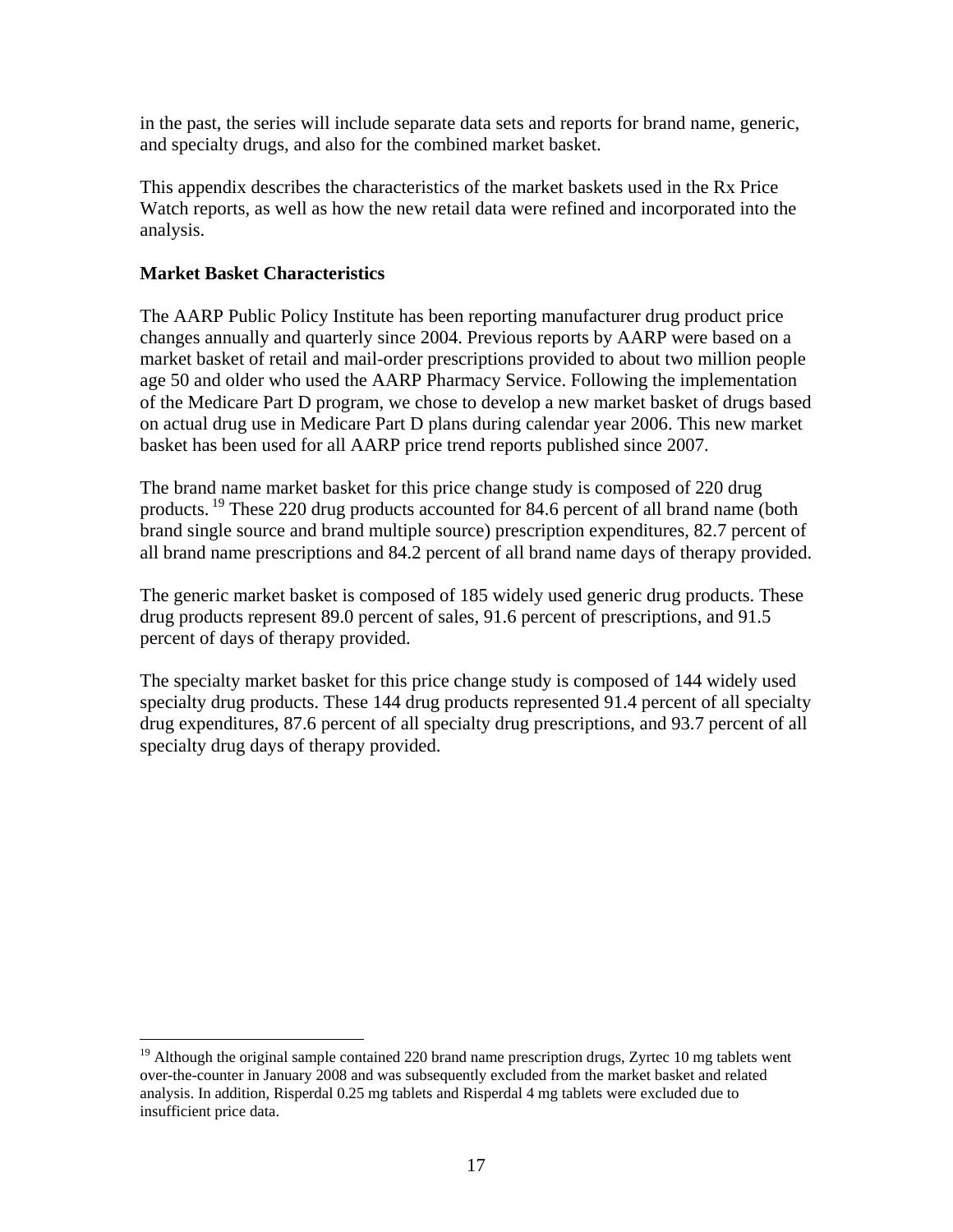There are 549 drug products in the overall (combined) market basket (220 brand name, 185 generic, and 144 specialty drug products).<sup>20</sup> Brand name prescription drugs consumed the majority of the expenditures (70.4 percent), while generic drugs were the majority of prescriptions dispensed (58.3 percent). Specialty drugs, not including any payments that were made under Medicare Parts A and  $B<sub>1</sub><sup>21</sup>$  represented 7.4 percent of the Medicare Part D plan's expenditures and 1.3 percent of the plan's prescriptions. This combined market basket represented the vast majority of the outpatient prescription drug market for Medicare recipients, accounting for 81.6 percent of all outpatient prescription drug expenditures under Medicare Part D, 79.2 percent of all outpatient prescriptions dispensed, and 91.2 percent of all days of therapy provided in outpatient settings.

A more detailed explanation of the process used for determining the market basket of drug products to be tracked is available in Appendix A of the AARP Public Policy Institute's March 2008 report, "Rx Watchdog Report: Trends in Manufacturer Prices of Brand Name Prescription Drugs Used by Medicare Beneficiaries, 2002 to 2007.<sup>"22</sup>

#### **Monitoring Retail Drug Prices**

Historically, the Rx Watchdog reports have been based on market baskets of drugs constructed using data from a Medicare Part D plan provider for 2006 and manufacturer drug price changes measured using WAC data from the Medi-Span Price-Chek PC database. The AARP Public Policy Institute and the University of Minnesota's PRIME Institute recently collaborated to develop a retail drug price index to be known as the Rx Price Watch reports based on retail prescription prices from the Thomson Reuters MarketScan® Research Databases. This new retail price index will allow the AARP Public Policy Institute to assess retail prices actually being paid by consumers and/or insurers and whether or not the rebates and discounts sometimes given to pharmacy benefit managers, Part D drug plans, and payers are being passed along to the covered individuals.

#### *Retail Data Description*

The Thomson Reuters MarketScan® Research Databases are comprised of eight fully integrated claims databases, and are one of the nation's largest collections of patient data. The warehouse features an opportunity sample from multiple sources (employers, states, health plans), over four billion patient records, and 69 million covered lives.<sup>23</sup> The data used in the Rx Price Watch analyses are drawn from the Thomson Reuters MarketScan®

 $20$  In order to measure the impact of changes in retail price alone, the weights for drug products in this market basket are fixed over time. Drug products that enter the market as generics after 2006 will not be included in this index. If drug products are withdrawn from the market, they will be dropped from the market basket in subsequent periods and the weights of other drugs will be proportionately adjusted.

<sup>&</sup>lt;sup>21</sup> Since the specialty market basket does not include drugs that fall under Medicare Parts A and B, these numbers do not reflect total specialty drug utilization and spending among Medicare beneficiaries. <sup>22</sup> Available on the AARP website, http://www.aarp.org/health/medicare-insurance/info-04-

<sup>2009/</sup>rx\_watchdog.html.

<sup>23</sup> D.M. Adamson, S. Chang, and L.G. Hansen, "White Paper: Health Research Data for the Real World: The MarketScan Databases," Thomson Healthcare, January 2008.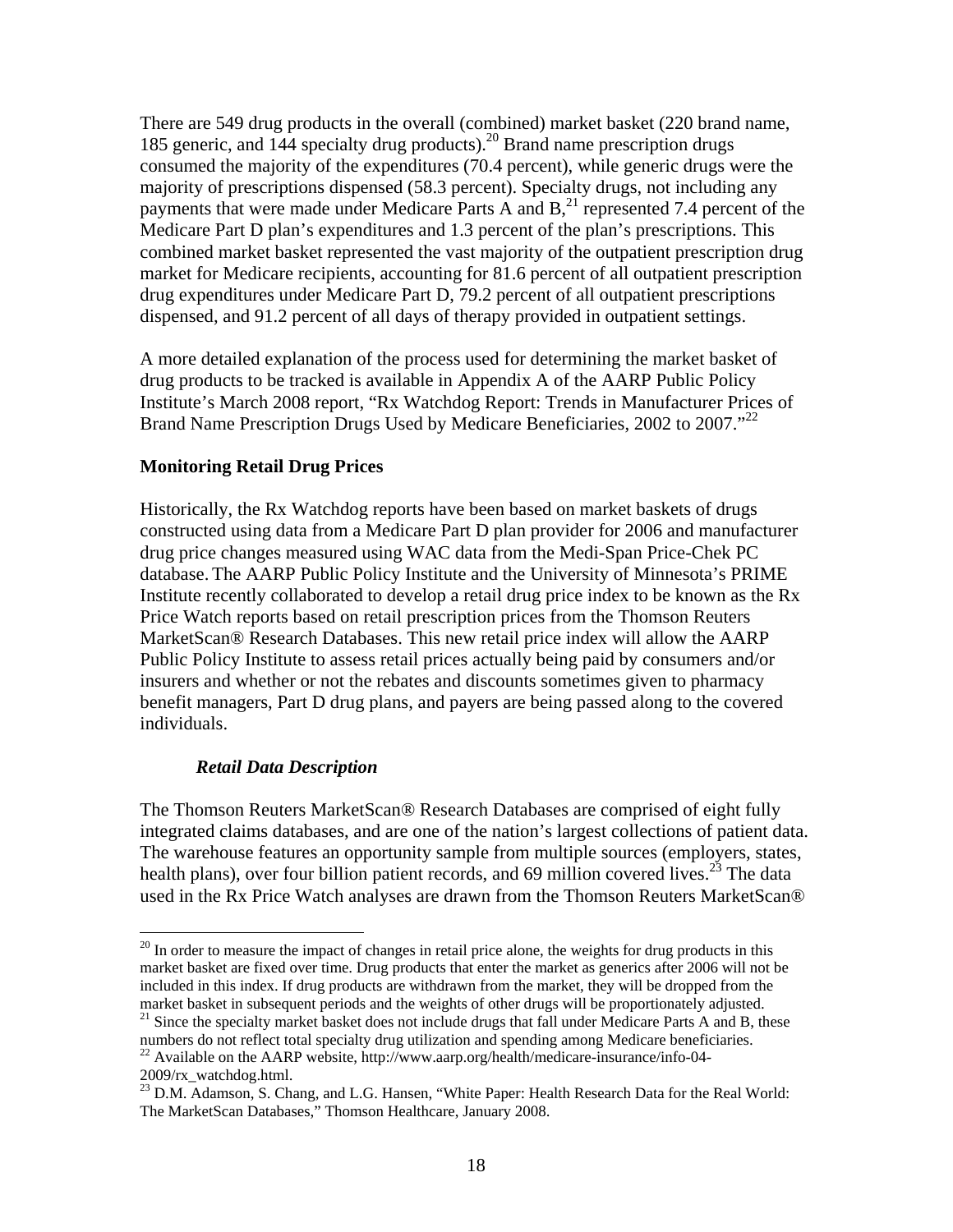Commercial Database and the Thomson Reuters MarketScan® Medicare Supplemental Database.

The Thomson Reuters MarketScan® Commercial Database consists of employer- and health plan-sourced data containing medical and drug data for several million individuals. Nearly 18 million individuals are included in the database, encompassing employees, their spouses, and dependents that are covered by employer-sponsored private health insurance. Healthcare for these individuals is provided under a variety of fee-for-service, fully capitated, and partially capitated health plans, including preferred and exclusive provider organizations, point of service plans, indemnity plans, health maintenance organizations, and consumer-directed health plans.

The Thomson Reuters MarketScan® Medicare Supplemental Database is composed of data from retirees with Medicare supplemental insurance sponsored by employers or unions. In 2007, 23% of the 44 million Medicare beneficiaries received their drug benefits through an employer or union-sponsored health plan.<sup>24</sup> The Thomson Reuters MarketScan® Medicare Supplemental Database includes the Medicare-covered portion of payment, the employer-paid portion, and any patient out-of-pocket expenses. The database provides detailed cost and use data for healthcare services performed in both inpatient and outpatient settings.

The retail price data drawn from the Thomson Reuters MarketScan® Commercial Database and Thomson Reuters MarketScan® Medicare Supplemental Database had to meet several conditions in order to be included in the analysis:

- 1. Claimant must be age 50 and older
- 2. Claim must have a value of greater than zero in the following fields:
	- a. Total payment amount
	- b. Metric quantity
	- c. Ingredient cost
	- d. Days supply

 $\overline{a}$ 

- e. Average wholesale price.
- 3. Metric quantity value must fall within pre-defined ranges developed using reference data from the Medi-Span Price-Chek PC database.
- 4. Claim must come from a non-capitated health plan.

Thomson Reuters then combined the two databases and provided the AARP Public Policy Institute with datasets that included the monthly median (as well as the  $10^{th}$ ,  $25^{th}$ ) 75th and 90th percentile) retail price from January 2004 through December 2009 for all of the drug products in the Rx Price Watch market baskets. The monthly median retail prices were compiled in spreadsheets and utilized to track price changes among all of the drug products in the AARP market baskets.

 $24$  D.M. Adamson, S. Chang, and L.G. Hansen, "White Paper: Health Research Data for the Real World: The MarketScan Databases," Thomson Healthcare, January 2008.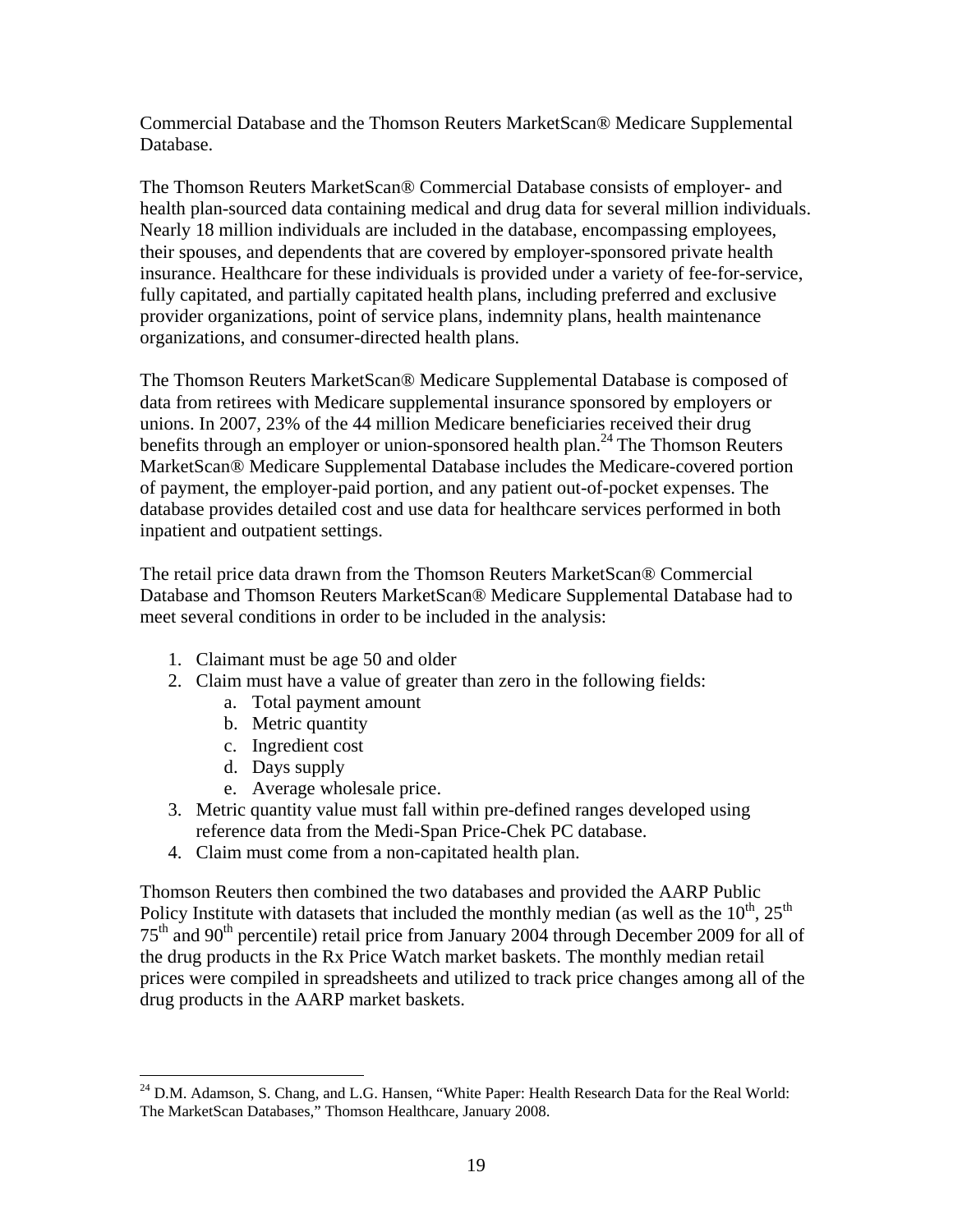#### **Calculating Annual Price Changes for Each Drug**

This Rx Price Watch report calculates average retail price changes for drug products in the following ways:

- The *annual point-to-point* percent change in retail price is calculated as the percent change in price for a given month compared with the same month in the previous year (e.g., January 2009 vs. January 2008, February 2009 vs. February 2008).
- The 12-month *rolling average* percent change in retail price is calculated by taking the average of the point-to-point changes over the preceding 12 months. Thus, for example, the average annual retail price changes for 2009 refer to the average of the annual point-to-point price changes for each of the 12 months from January 2009 through December 2009 compared with the same months in the previous year.

To aggregate retail price changes across multiple drugs, a weighted average of price changes was calculated by weighting each drug's annual price change (calculated using retail price data from the Thomson Reuters MarketScan® Commercial Database and the Thomson Reuters MarketScan® Medicare Supplemental Database) by its share of the Medicare Part D plan provider's total 2006 prescription sales among its given market basket (e.g., brand name, generic, specialty, or combined).

The weights used for all years in this study were based on 2006 sales from the largest Medicare Part D plan provider, which included the AARP Plans. The 2006 weights were used and held constant over time in the market basket so that change in the price indices would be a function of price changes alone and not a function of changes in mix within the market basket(s).

However, some drugs that were in the sample in 2006 were not on the market in all earlier years. As a result, drug products were dropped out of the analysis in the month before they entered the market and for all previous months, and the weights of the products present in the market during each month prior to 2006 were recalculated to reflect their relative share of the total sales as adjusted to reflect only drugs in the market during that period.

A more detailed description of the methods used for calculating various measures of the change in prices and study limitations is provided in Appendix A of the AARP Public Policy Institute's March 2008 report, "Rx Watchdog Report: Trends in Manufacturer Prices of Brand Name Prescription Drugs Used by Medicare Beneficiaries, 2002 to  $2007$ ."<sup>25</sup>

 $\overline{a}$ <sup>25</sup> Available on the AARP website, http://www.aarp.org/health/medicare-insurance/info-04-2009/rx\_watchdog.html.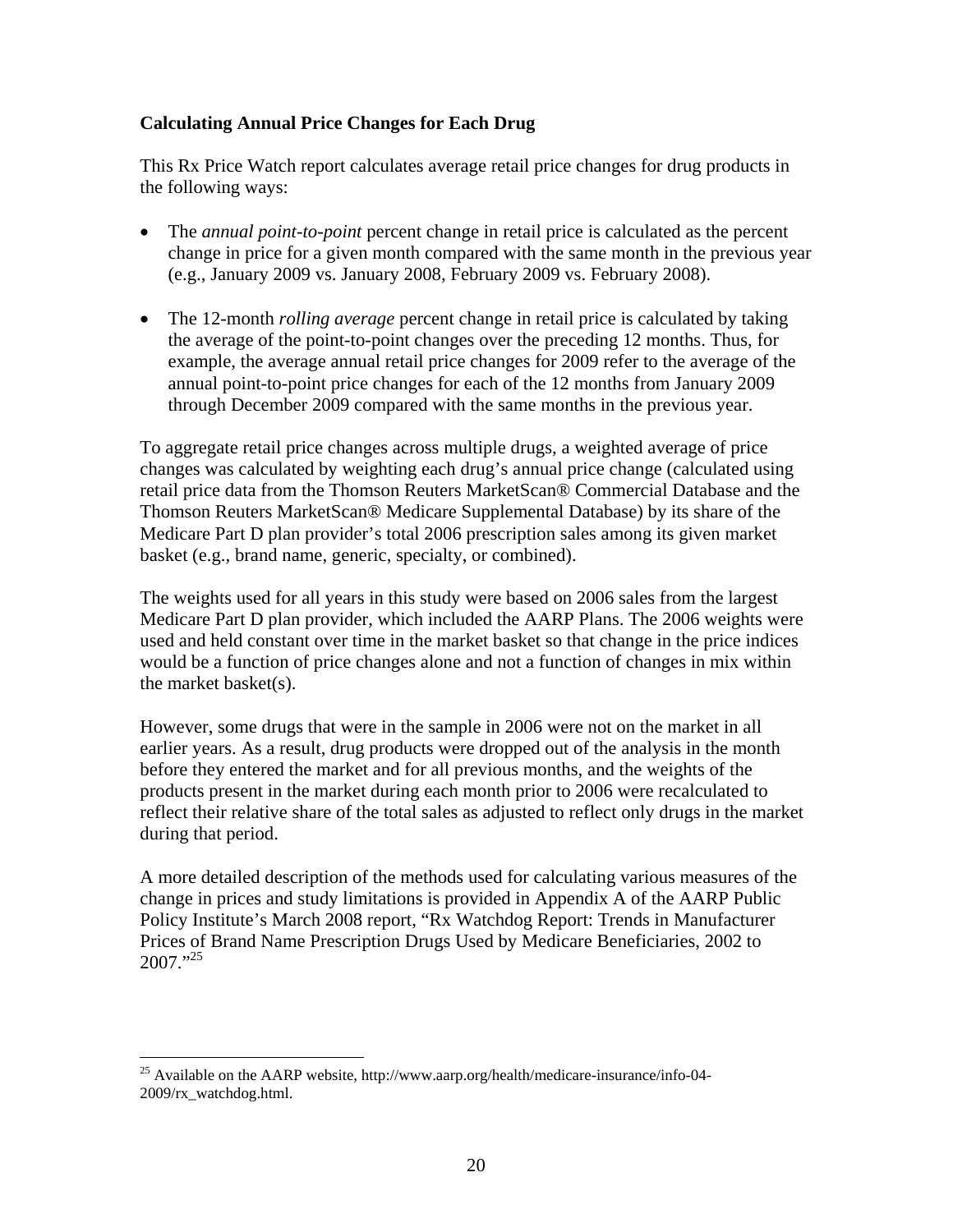# **APPENDIX B: THERAPEUTIC CATEGORY ACRONYMS**

| <b>Therapeutic Category</b>            | <b>Definition</b>                                    |
|----------------------------------------|------------------------------------------------------|
| Antidepressants (SSRIs)                | <b>SSRI</b> – Selective-Serotonin Reuptake Inhibitor |
| Antihypertensives (ACEs)               | $ACE - Angiotensin-Converting Enzyme$                |
| Cholesterol Agents ( <b>HMG Co-A</b> ) | <b>HMG Co-A</b> – HMG Co-A Reductase Inhibitor       |
| Anti-Inflammatory Agents (NSAIDs)      | <b>NSAID</b> - Non-Steroidal Anti-Inflammatory Drug  |